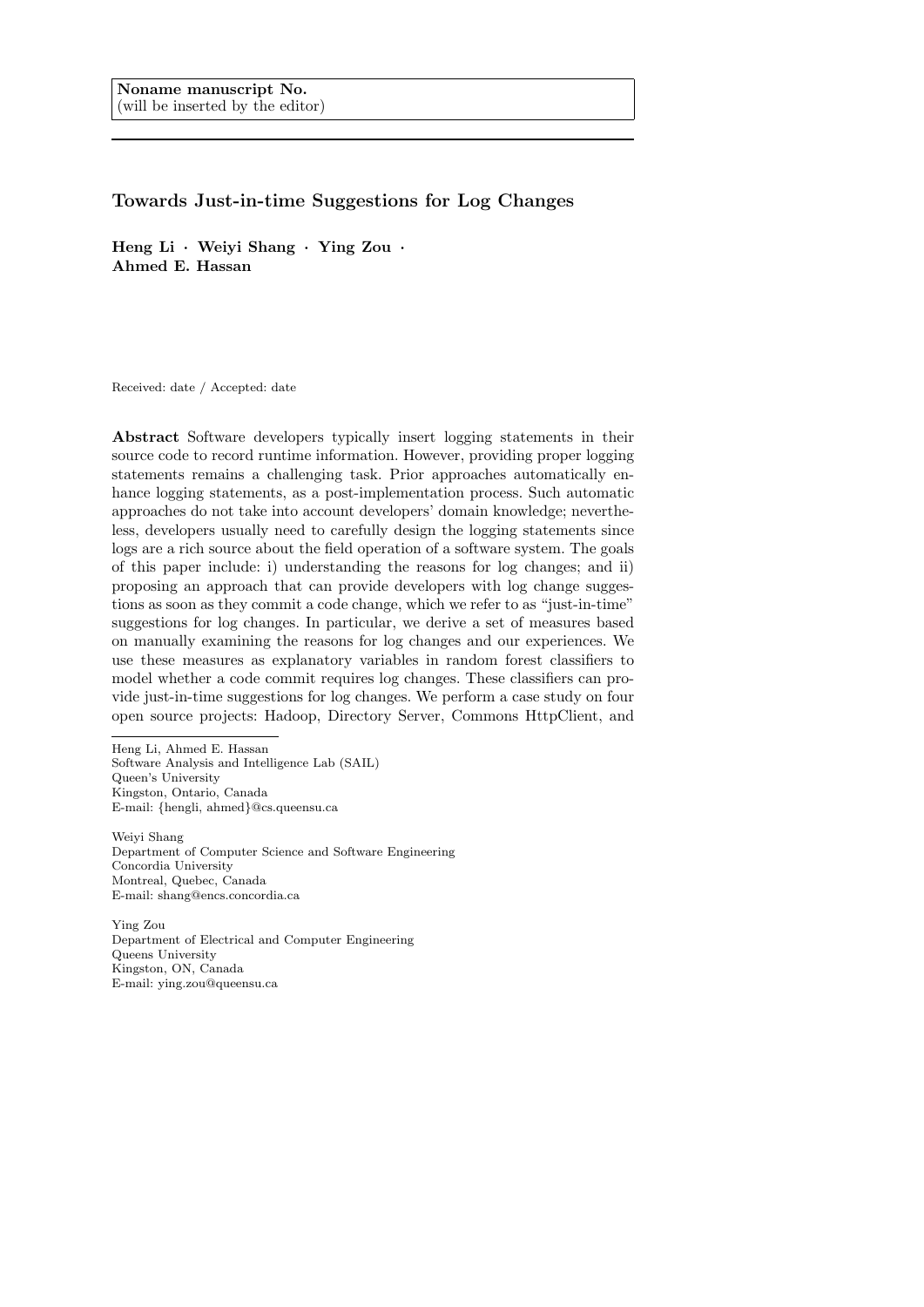Qpid. We find that: (i) The reasons for log changes can be grouped along four categories: block change, log improvement, dependence-driven change, and logging issue; (ii) our random forest classifiers can effectively suggest whether a log change is needed: the classifiers that are trained from within-project data achieve a balanced accuracy of 0.76 to 0.82, and the classifiers that are trained from cross-project data achieve a balanced accuracy of 0.76 to 0.80; (iii) the characteristics of code changes in a particular commit and the current snapshot of the source code are the most influential factors for determining the likelihood of a log change in a commit.

# 1 Introduction

Logs are generated at runtime from logging statements in the source code. Logs record valuable run-time information. A logging statement, as shown below, typically specifies a verbosity level (e.g., debug/info/warn/error/fatal), a static text and one or more variables [10, 14, 42].

# $logger. error('static text" + variable);$

Logs help software practitioners better understand the behaviors of large scale software systems and assist in improving the quality of the systems [9, 33]. Software operators leverage the rich information in logs to guide capacity planning efforts [19, 34], to monitor system health [2], and to identify abnormal behaviors [8, 35, 38]. Besides, software developers rely on logs for debugging field failures [13, 39, 41]. In recent years, the broad usage of logs led to the emergence a new market of Log Processing Applications (LPAs) (e.g., Splunk<sup>1</sup> [2],  $XpoLog<sup>2</sup>$ , and Logstash<sup>3</sup>), which support the collection, storage, search, and analysis of large amounts of log data.

However, appropriate logging is difficult to reach in practice. Both logging too little and logging too much is undesirable [10]. Logging too little may result in the lack of runtime information that is crucial for understanding and diagnosing software systems [40, 41]; while logging too much may lead to runtime overhead and costly log maintenance efforts [10]. A recent study shows that developers spend a large amount of effort for maintaining logging statements, and 33% of the log changes are introduced as after-thoughts (i.e., as follow-up changes instead of being done when the actual surrounding code is being changed) [42].

Listing 1 shows a code snippet that is taken from Hadoop revision 1240413. We use "svn blame"<sup>4</sup> to show the contributing commit of each code line. The code snippet shows that the commit 1190122 added a  $try\text{-}catch$  statement, and an *if* statement in the *catch* clause. In a later commit 1240413, which contributed to a bug fix, developer added an error logging statement to

<sup>1</sup> Splunk. http://www.splunk.com/

<sup>2</sup> XpoLog. http://www.xpolog.com/

<sup>3</sup> Logstash. http://logstash.net/

<sup>4</sup> svn blame. http://svnbook.red-bean.com/en/1.7/svn.ref.svn.c.blame.html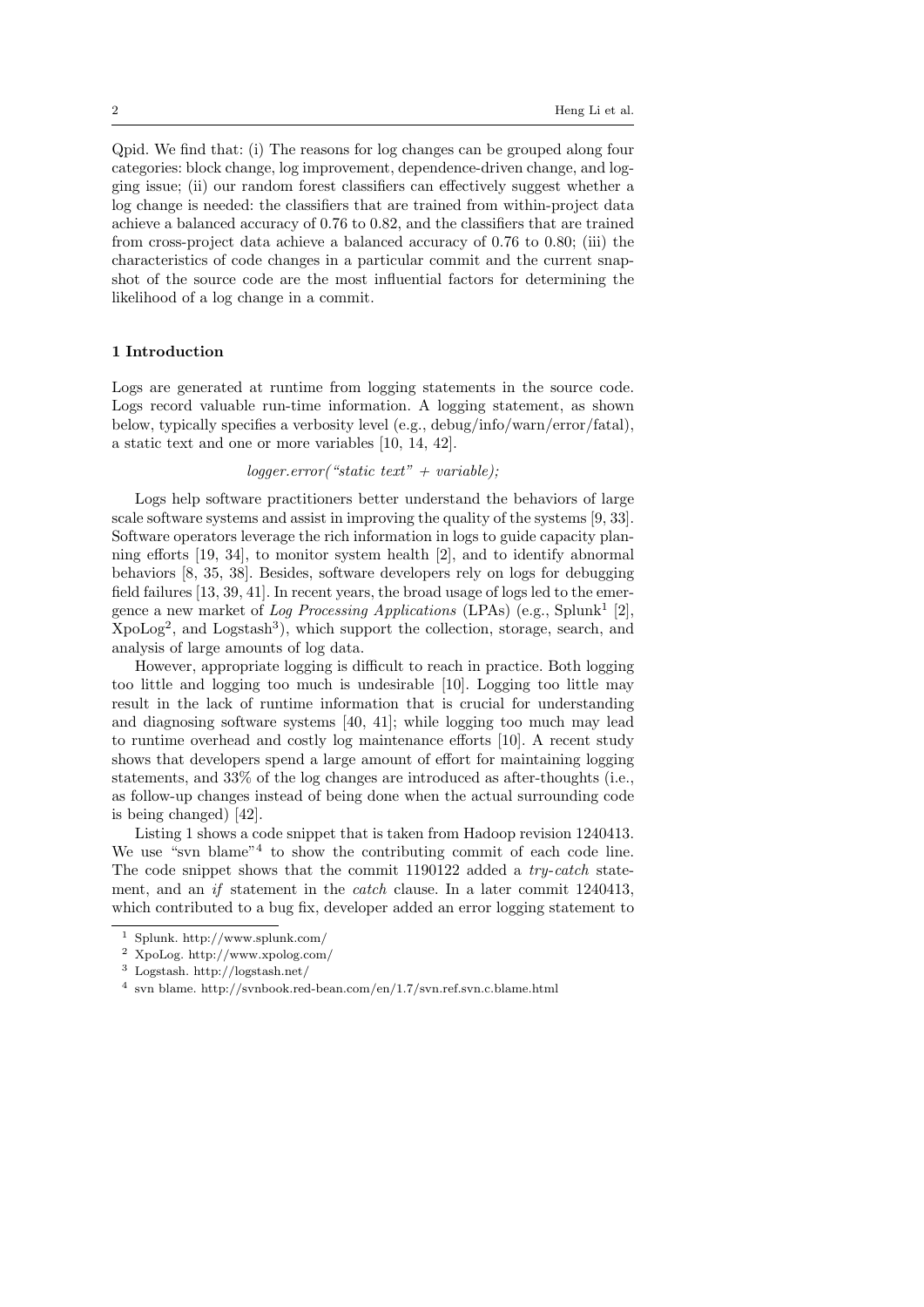record important runtime information, in order to help fix bug MAPREDUCE-3711<sup>5</sup>. The information that is recorded by the logging statement even help understand the execution of the system when fixing bugs in the future (e.g., MAPREDUCE-5501<sup>6</sup> and MAPREDUCE-6317<sup>7</sup>). Suppose that the developer was suggested to add the logging statement in the earlier commit (1190122) with the try-catch statement, the logged information would help developers and operators understand the system's behavior when they are fixing bug MAPREDUCE-3711. In this paper, we propose an approach that can automatically provide developers with such suggestions for log changes when they commit new code changes.

Listing 1 An "svn blame" example showing that a later commit (1240413) added a logging statement that was missing in an earlier commit (1190122)

```
/* A code snippet taken from Hadoop revision 1240413, in file:
* hadoop-mapreduce-project/hadoop-mapreduce-client/
      hadoop-mapreduce-client-app/src/main/java/org/apache/
      hadoop/mapreduce/v2/app/rm/RMContainerAllocator.java
* Commit 1240413 is part of a patch to fix a bug with JIRA issue ID
      MAPREDUCE-3711
 */
1190122 try {
1190122 response = makeRemoteRequest();<br>1190122 retrystartTime = System.current
          retrystartTime = System.currentTimeMillis();
1190122 } catch (Exception e) {
1190122 if (System.currentTimeMillis() - retrystartTime >= retryInterval) {<br>1240413 LOG.error("Could not contact RM after " + retryInterval +
            LOG.error("Could not contact RM after " + retryInterval +
1240413 milliseconds.");
1190122 eventHandler.handle(new JobEvent(this.getJob().getID(),
1190122 JobEventType.INTERNAL_ERROR));
1190122 throw new YarnException("Could not contact RM after " + 1190122 retryInterval + " milliseconds.");
                                    retryInterval + " milliseconds.");
1190122 }
1190122 throw e;
1190122 }
```
Log enhancement approaches, such as  $Errlog$  [41] and  $LogEnhancer$  [40], aim to improve software failure diagnosis by automatically adding more logged information to the existing code, as a post-implementation process. However, these automatic log enhancement approaches never take into account developers' knowledge about where and how to add logging statements. In practice, developers need to carefully design logging statements since logs contain valuable information for both software developers and operators [42].

Recent studies investigate where developers insert logging statements [10] and automatically suggest locations in need of logging statements [44]. In particular, the authors conducted source code analysis to investigate the types of code snippets (e.g., catch block) in which developers often insert logging statements. The study provides post-coding guidelines for inserting logging

<sup>5</sup> https://issues.apache.org/jira/browse/MAPREDUCE-3711

<sup>6</sup> https://issues.apache.org/jira/browse/MAPREDUCE-5501

<sup>7</sup> https://issues.apache.org/jira/browse/MAPREDUCE-6317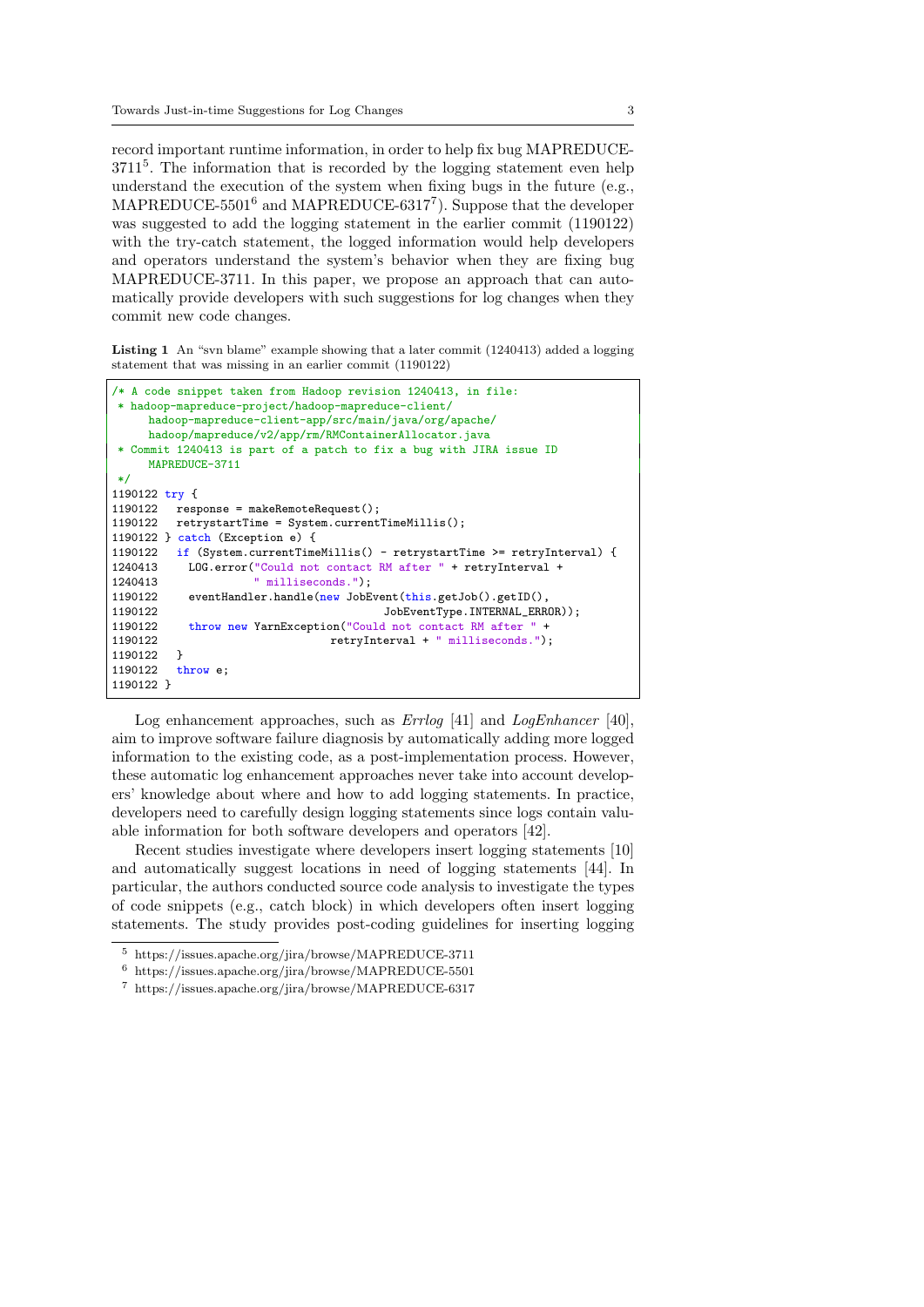statements into the source code. However to the best of our knowledge, there exists no studies to guide developers during coding, i.e., providing guidance about whether to change (add, delete or modify) logging statements when developers are committing code changes.

In this paper, we propose an approach that can provide just-in-time suggestions as to whether a log change is needed when a code change occurs. The term "just-in-time" is based on prior research by Kamei et al. [17] that advocates the benefits of providing suggestions to developers at commit time. Follow-up studies [11, 18, 37] also use the term "just-in-time" to describe commit-time suggestions or alerts. In this paper, we leverage prior commits to build classifiers in order to suggest whether log changes are needed for a new commit. We perform a case study on four open source systems (Hadoop, Directory Server, Commons HttpClient, and Qpid), to answer the following three research questions:

# RQ1: What are the reasons for changing logging statements?

Through a manual analysis of a statistically representative sample of logging statements, we find that the reasons for log changes can be grouped along four categories: block change, log improvement, dependence-driven change, and logging issue.

RQ2: How well can we provide just-in-time log change suggestions? We build random forest classifiers using software measures that are derived from our manual study in RQ1, and from our experience, in order to model the drivers for log changes in a code commit. We evaluate our classifiers in both a within-project and a cross-project evaluation. For our within-project evaluation, we build a random forest classifier for every code commit using all previous code commits as training data, in order to suggest whether a log change is needed for the current commit. The random forest classifiers that are built from historical data from the same project achieve a balanced accuracy of 0.76 to 0.82. For our cross-project evaluation, we build random forest classifiers that are trained from three out of four studied projects and suggest log changes in the remaining project. We repeat the process for each of the studied projects. The classifiers reach a balanced accuracy of 0.76 to 0.80 and an AUC of 0.84 to 0.88.

# RQ3: What are the influential factors that explain log changes? Factors which capture characteristics about the changes to the non-logging code in a commit (i.e., change measures, such as the number of changed control flow statements) and factors that capture characteristics of the current snapshot of the source code (i.e., product measures, such as the number of existing logging statements) are the most influential factors for explaining log changes in a commit. In particular, change measures are the most influential explanatory factors for log additions, while product measures are the most influential explanatory factors for log modifications.

Paper organization. The remainder of the paper is organized as follows. Section 2 surveys related work on software logs. Section 3 describes the studied systems and our experimental setup. Section 4 explains the approaches that we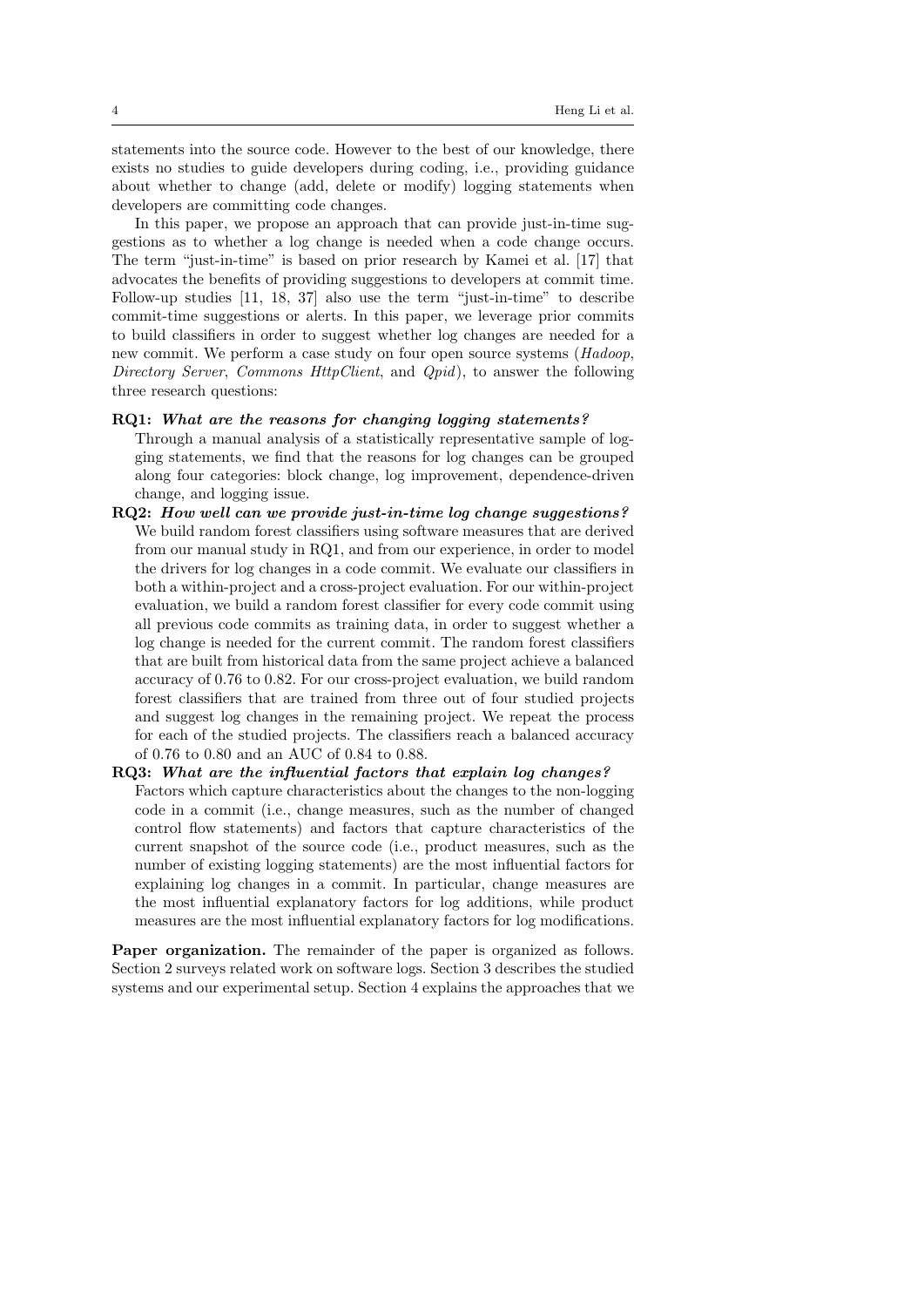used to answer the research questions and presents the results of our case study. Section 5 discusses the characteristics of commits that only change logging statements without changing the non-logging code. Section 6 discusses the threats of validity. Finally, Section 7 draws conclusions based on our presented findings.

# 2 Related Work

In this section, we discuss the prior research with regard to leveraging logs, improving logs, and empirical studies of logging practices.

## 2.1 Leveraging logs

A large amount of log related research focuses on postmortem diagnosis of logs [22, 23, 28, 38, 39]. Since console logs, generated in large-scale data centers, often consist of voluminous messages and it is difficult for operators to detect noteworthy logs, Xu et al. [38] propose a method to mine logs to automatically detect system runtime problems within a short time. As field logs and source code are usually the only resource for developers to diagnose a production failure, Yuan et al. [39] propose a tool named SherLog, which leverages run-time log information and source code to infer the execution path of a failed production run. The tool requires no expert knowledge of the product. Mariani's work [22] also proposes a technique, which automatically analyzes log files and retrieves valuable information, to assist developers in identifying failure causes. The widespread usage of logs highlights the importance of proper logging practices, and motivates our work to propose an approach that can provide effective suggestions for log changes.

### 2.2 Improving logs

Prior research proposed approaches to improve logging statements. In order to address the lack of log messages for failure diagnosis, Errlog [41] analyzes the source code to detect unlogged exceptions (abnormal or unusual conditions) and automatically inserts the missing logging statements.  $LogEnhancer[40]$ , on the other hand, automatically adds additional causally-related information to existing logging statements to aid in future failure diagnosis. A recent tool named *LogAdvisor* [44] aims to provide developers with suggestions on where to log. LogAdvisor extracts contextual features (such as textual features) of a code snippet (exception snippet or return-value-check snippet) and leverages the features to suggest whether a logging statement should be added to a code snippet. These tools try to improve logs by adding additional logged information or suggesting where to log as a post-implementation process. In this paper, in comparison, we propose an proactive approach that can provide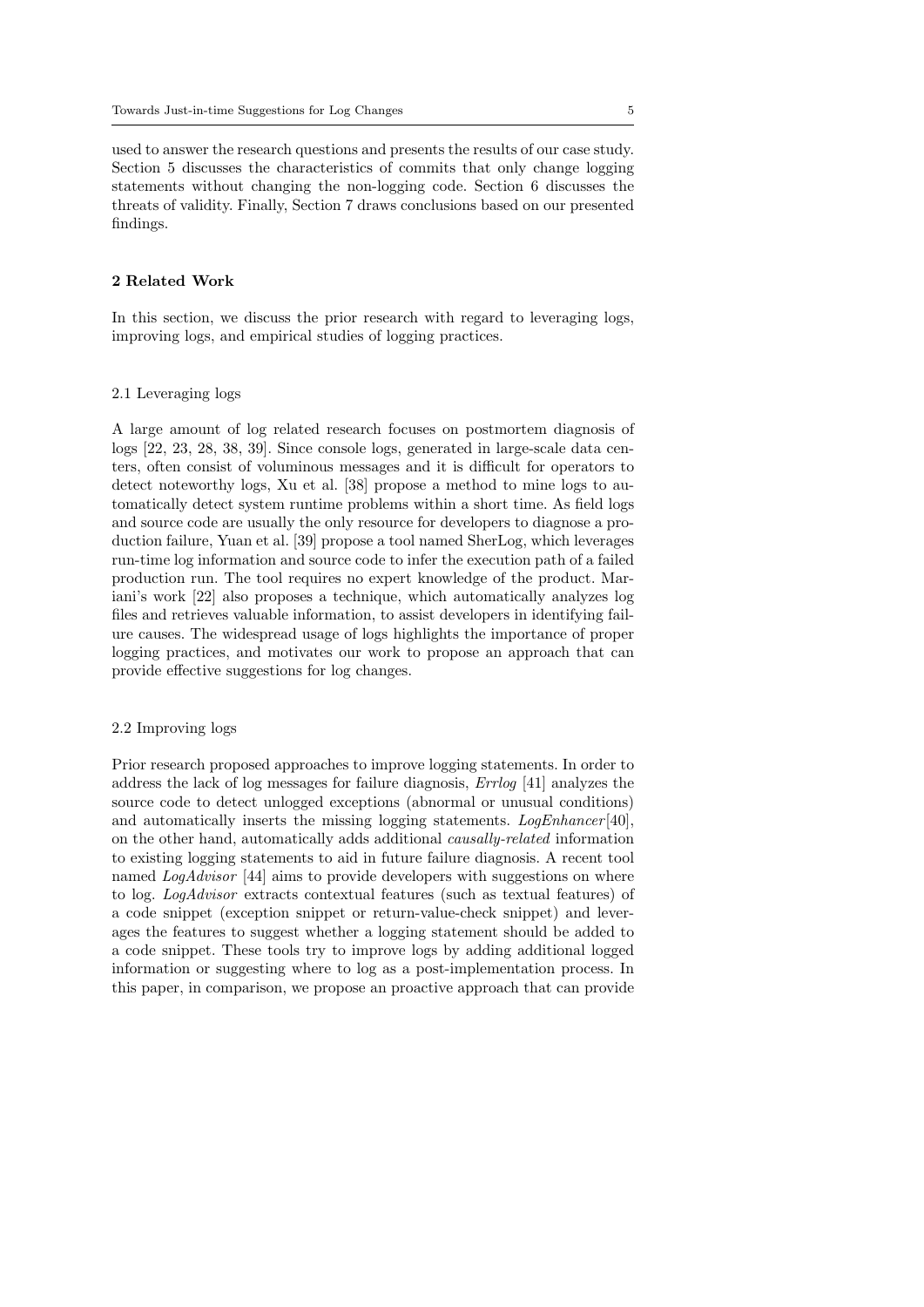just-in-time log change suggestions to developers. We provide guidance to developers by suggesting the need for a log change when developers commit code changes.

### 2.3 Empirical studies of logging practices

Prior research has empirically studied logging practices in both open source and industrial software projects. Yuan et al. [42] perform a study of logging practices in four open source projects. They study the current practices of modifying logging code. Their work notes several observations on the amount of efforts that developers often spend on modifying log messages, as well as observations on where developers spend most of their efforts modifying the log messages. Similarly, prior research also shows that logs are often changed by developers without considering the needs of other stakeholders [30, 32], and that changes to logs often break the functionality of log processing applications which are highly dependent on the format of logs. Another study [41] investigates the efficacy of logs for failure diagnosis across five large software systems, and finds that more than half of the failures could not be diagnosed using existing log information. Fu et al. [10] study the logging practices in two industrial software projects. They investigate in what kinds of code snippets do developers add logs and provide guidelines on where to log. In this paper, we focus on understanding what causes developers to change logging statements instead of what kind of code needs to be logged.

## 3 Case Study Setup

This section describes the subject systems and the process that we used to prepare the data for our case study.

### 3.1 Subject Systems

This paper studies the reasons for log changes and explores the feasibility of providing accurate just-in-time suggestions for log changes through a case study on four open source projects: Hadoop, Directory Server, Commons Http-Client, and Qpid. All the four projects are mature Java projects with years of development history and from different domains. Table 1 shows the studied development history for each project. We use the "svn log"<sup>8</sup> command to retrieve the development history for each project (i.e., the svn commit records). We analyze the development history of the main branch (trunk) of each project, and focus on Java source code (excluding Java test code). Some commits import a large number of atomic commits from a branch into the trunk (a.k.a. merge commits), which usually contain a large amount of code changes and log

<sup>8</sup> svn log. http://svnbook.red-bean.com/en/1.7/svn.ref.svn.c.log.html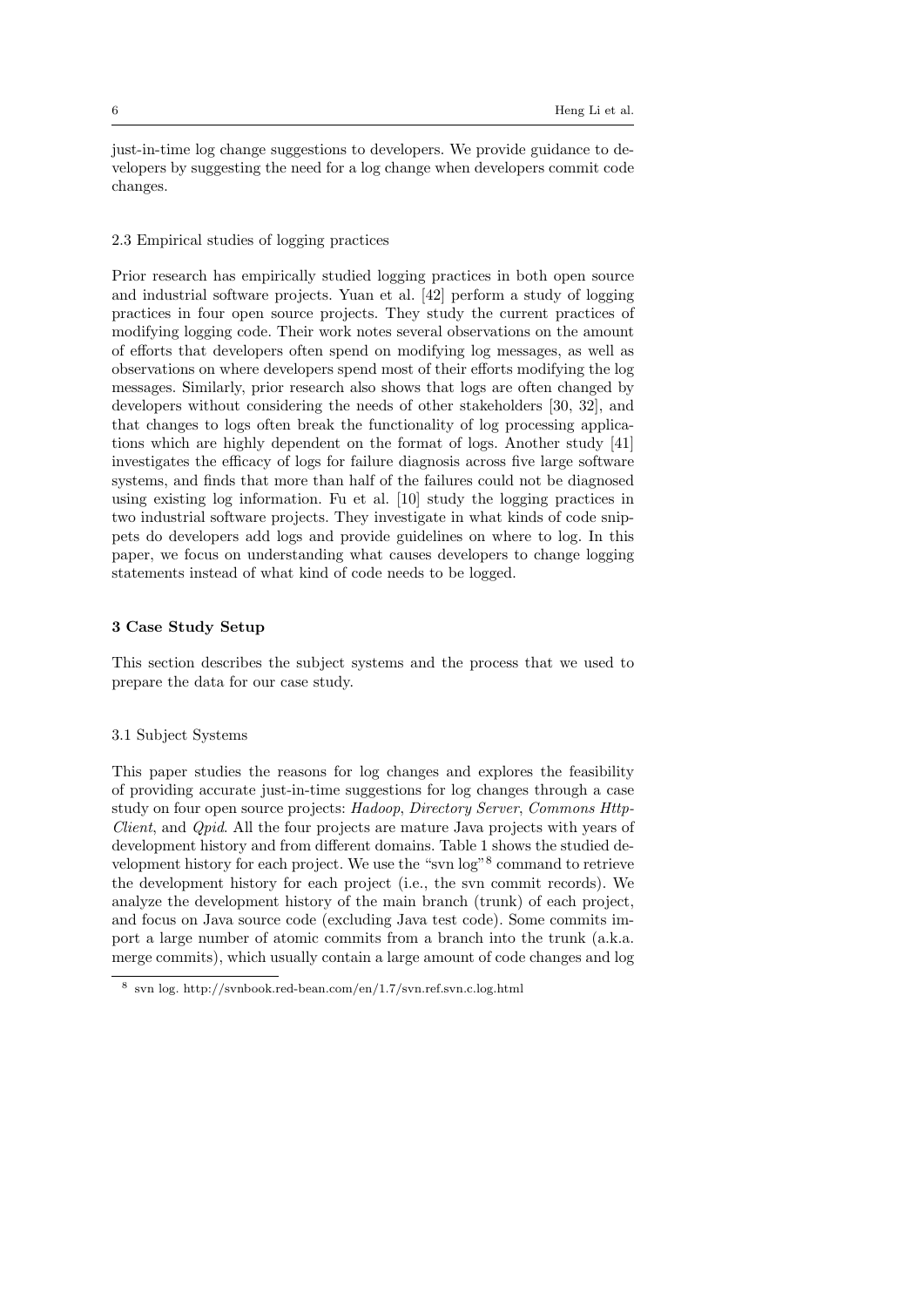| Project             | $\#\mathrm{SLOC}$ | Studied<br>history                | #Commits | $#Log$ -changing commits | #Log changes |
|---------------------|-------------------|-----------------------------------|----------|--------------------------|--------------|
| Hadoop              | 458 K             | $2009 - 05 - 19$ to<br>2014-07-02 | 5,401    | $1,621$ $(30.0\%)$       | 9,503        |
| Directory<br>Server | 119 K             | $2006 - 01 - 03$ to<br>2014-06-30 | 4,968    | 1,130 (22.7%)            | 11,883       |
| Http-<br>Client     | 18 K              | $2001 - 04 - 25$ to<br>2012-12-16 | 949      | $252(26.6\%)$            | 2,333        |
| Qpid                | 271 K             | $2006 - 09 - 19$ to<br>2014-07-01 | 3,538    | 908 (25.7%)              | 8,761        |

Table 1 Overview of the studied systems.

changes. Such merge commits would introduce noise in our study [45] of log changes in a commit. We unroll each merge commit into the various commits of which it is composed (using the "use-merge-history" option of the "svn log" command).

Table 1 also presents an overview of the studied systems. The source lines of code (SLOC) of each project is measured at the end of the studied development history. The Hadoop project is the largest project. It has 458K lines of source code, while *HttpClient* is the smallest project, with an SLOC of 18K. We study 5,401, 4,968, 949 and 3,538 commits for Hadoop, DirectoryServer, HttpClient and Qpid, respectively. These commits include all the commits in the studied development history that change at least one Java source code file. Table 1 also shows the numbers and percentages of commits that change (i.e., add, modify, or delete) logging statements, for each project. 30.0% (1,621 out of 5,401) of Hadoop's commits are accompanied with log changes, while the percentage of commits that change logging statement ranges from 22.7% to 26.6% for Directory Server, HttpClient, and Qpid. The last column of Table 1 lists the number of log changes (a log change is an occurrence of either adding, deleting, or modifying a logging statement) that occurred during the studied development history. The DirectoryServer project has the most log changes within the studied history. We provide our dataset<sup>9</sup> for all four studied projects for better replication.

#### 3.2 Data Extraction

Figure 1 presents an overview of our data extraction and data analysis approaches. From the version control repositories of each subject system, we analyze the code changes in each commit and identify the commits that contain changes to logging statements. As a result, we are able to create a log-change database (i.e., a collection of log changes) and label each commit as to whether it contains log changes or not. The log-change database is used in our manual analysis (RQ1), and the labeled commit data is employed in our modeling analysis (RQ2 and RQ3).

 $^9\,$ http://sailhome.cs.queensu.ca/replication/JITLogSuggestions/dataset.zip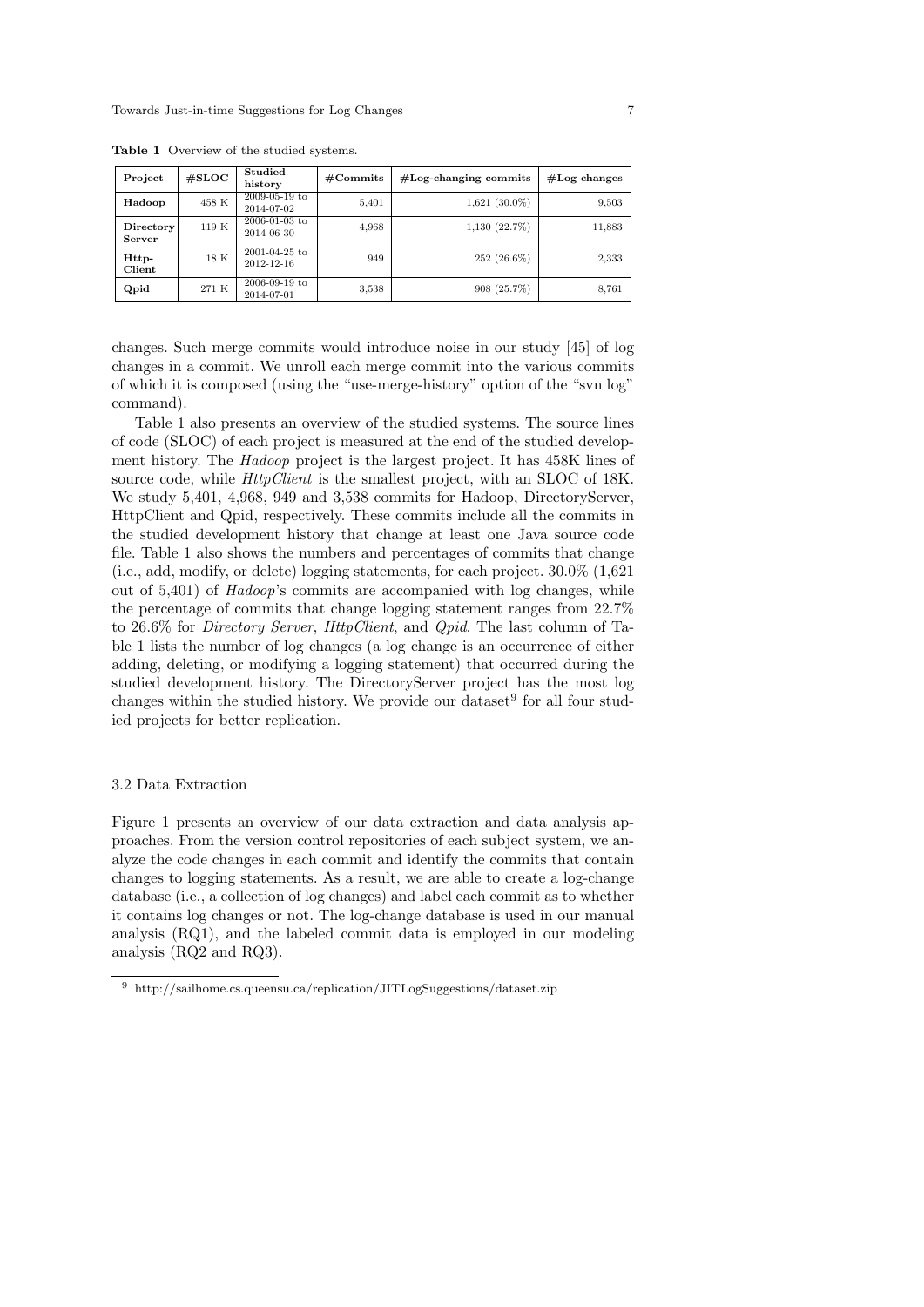

Fig. 1 An overview of our data extraction and analysis approaches.

Within the commits that change logging statements, there are only 1.2% to 4.2% of them that do not change other source code (i.e., log-changingonly commits). Since our models aim to provide developers with just-in-time suggestions for log changes when they are changing other source code, we exclude these log-changing-only commits in our modeling analysis. We revisit the characteristics of the log-changing-only commits at the end of the paper, in Section 5.

## 3.3 Log Change Identification

In order to represent the term *log change* more accurately, we define the following four terms:

- Log addition, measures the new logging statements that are added in a commit.
- Log deletion, measures the obsolete logging statements that are deleted in a commit.
- Log modification, measures the existing logging statements that are modified in a commit.
- Log change, measures any kind of change (addition, deletion, and modification) that is made to logging statements in a commit.

The studied projects leverage standard logging libraries (e.g., Apache Commons Logging<sup>10</sup>, Log4j<sup>11</sup> and SLF4J<sup>12</sup>) for logging. The usage of the standard libraries brings uniform formats (e.g., logger.error(message)) to the logging statements, thus we can accurately identify the logging statements.

We use regular expressions to identify the added and deleted logging statements across commits (see on-line replication package for the used regular

<sup>10</sup> http://commons.apache.org/proper/commons-logging

<sup>11</sup> http://logging.apache.org/log4j/2.x

 $^{12}\,$ http://www.slf4j.org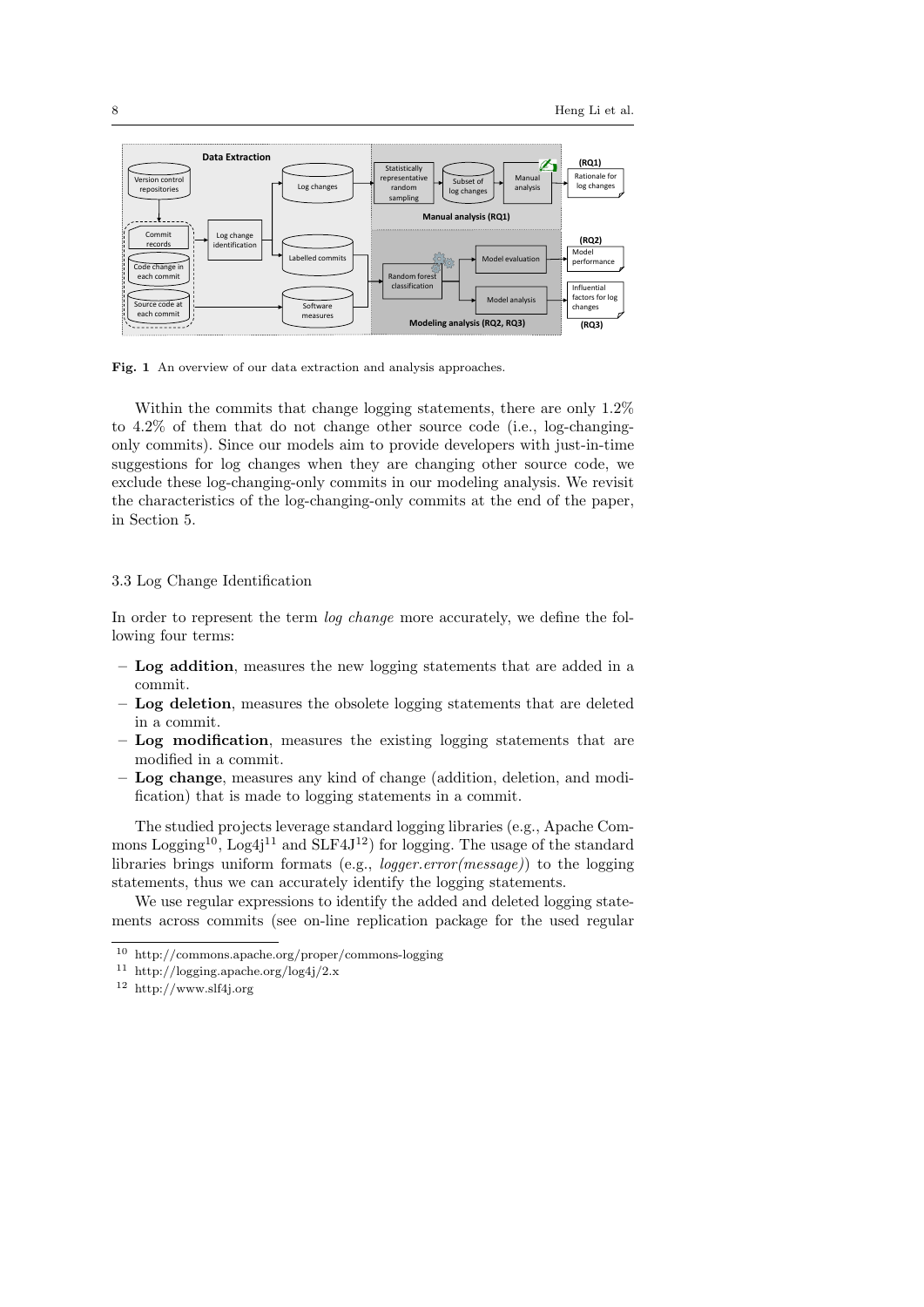expressions<sup>13</sup>). If a pair of an added logging statement and a deleted one are within the same code snippet and they are textually similar to each other, the pair of logging statements are considered as a log modification. Otherwise they are considered as one log addition and one log deletion. We measure the textual similarity between two logging statements by calculating the Levenshtein distance ratio [20] between their concatenation of static text and variable names. Two logging statements are considered similar if the Levenshtein distance ratio between them is larger than a specified threshold for which we choose 0.5 in this paper (see Section 6 for a sensitivity analysis of the impact of this threshold on the identification of log modifications).

## 4 Case Study Result

In this section, we present the results of our research questions. For each research question, we present the motivation of the research question, the approach that we used to address the research question, and our experimental results.

## RQ1: What are the reasons for changing logging statements?

## **Motivation**

Before proposing an approach that can provide just-in-time suggestions for log changes, we first conduct a manual study in order to investigate the reasons for changing logging statements. Our manual observation will assist us in defining appropriate measures that we can use later on to build models to provide justin-time suggestions for log changes when developers commit code changes.

#### Approach

There is a total of 32,480 logging statement changes in the studied commits of the four studied projects (9,503 for Hadoop, 11,883 for DirectoryServer, 2,333 for HttpClient and 8,761 for Qpid). Each commit may contain multiple logging statement changes. We randomly selected a statistically representative sample  $(95\% \text{ confidence level with a } \pm 5\% \text{ confidence interval})$  of 380 log changes. Among the 380 log changes, there are 204 log additions, 91 log modifications, and 85 log deletions. We manually examine the possible reasons for these log changes. For each log change, we check the log change itself, the co-changed code, the commit message, and the associated issue report if an issue id is noted in the commit message. Certain log change reasons (e.g., a typo) can be detected by only looking at the log change itself. Examining the co-changed code can help us determine the log change reasons such as "a logging statement is changed because the logged variables are changed". The commit message

<sup>13</sup> http://sailhome.cs.queensu.ca/replication/JITLogSuggestions/log change regex.zip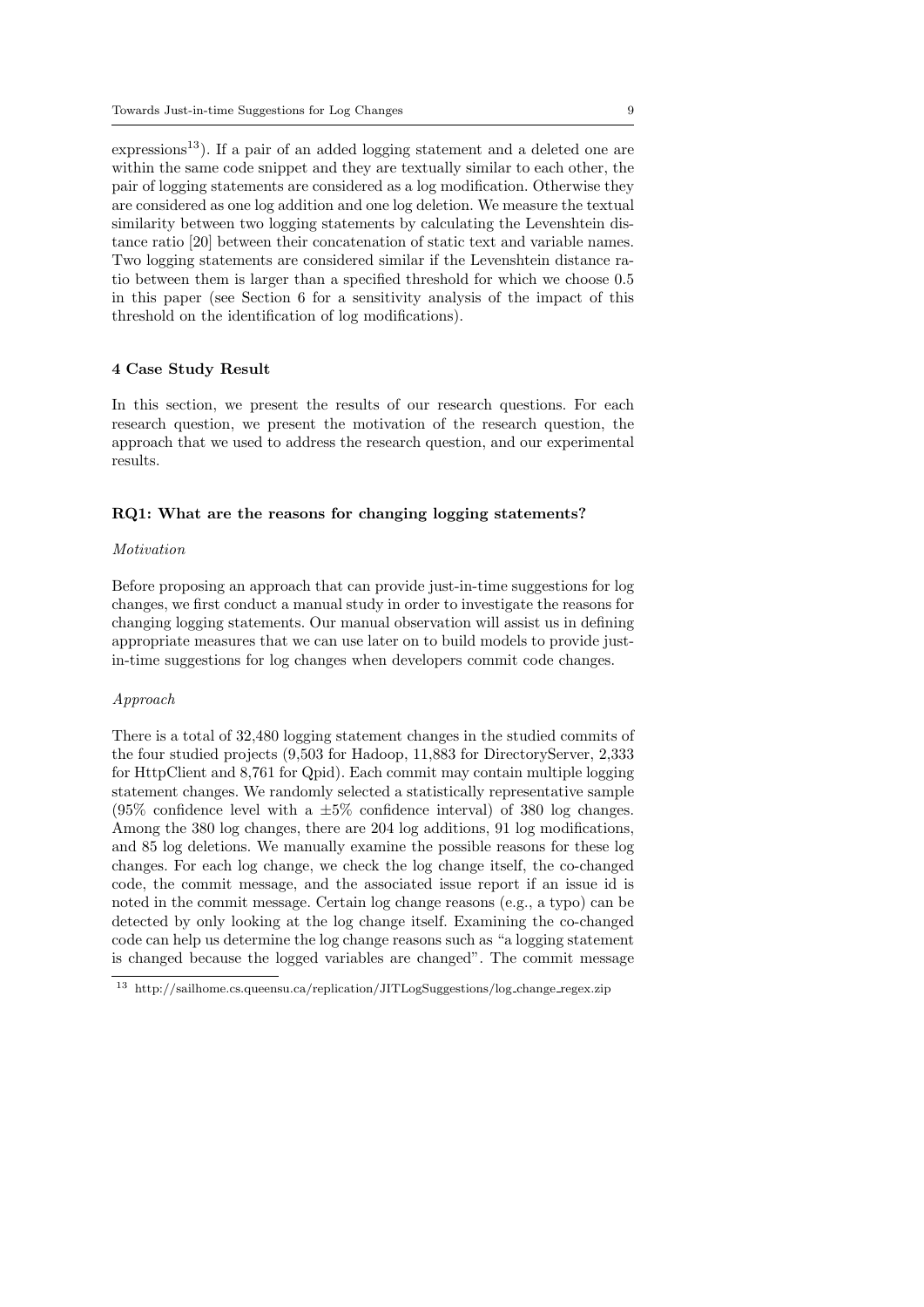and the issue report directly communicate the intention of the developer and the issue owner for a log change. The first and second author of this paper work together by manually examining all log changes from the random sample. We examine the log change, code change, commit message and the associated issue report to understand the reason of a log change. If the reason is new, we add it to the list of identified reasons. If there is a disagreement during the process, the two authors discuss and reach a consensus.

| Reason        |                                 | Log            | Log         | Total Log |
|---------------|---------------------------------|----------------|-------------|-----------|
|               | Log Change Reason               | Change         | Change      | Change    |
| Category      |                                 | Number         | Type        | Number    |
|               | adding/deleting try-catch block | 80             | add, delete |           |
|               | adding/deleting method          | 69             | add, delete |           |
| block change  | adding/deleting branch          | 52             | add, delete | 260       |
|               | adding/deleting if-null branch  | 49             | add, delete |           |
|               | adding/deleting loop            | 10             | add, delete |           |
|               | improving debugging capability  | 19             | add, modify |           |
|               | improving readability           | 13             | add, modify |           |
| log           | leveraging message translation  | 11             | modify      |           |
| improvement   | improving runtime information   | 9              | add, modify | 63        |
|               | redundant log information       | 6              | delete      |           |
|               | log library migration           | $\overline{4}$ | modify      |           |
|               | security issue                  | 1              | delete      |           |
|               | logger change                   | 20             | modify      |           |
| dependence-   | variable change                 | 14             | modify      |           |
| driven        | method change                   | $\overline{2}$ | modify      | 39        |
| change        | class change                    | $\overline{2}$ | modify      |           |
|               | dependence removal              | 1              | modify      |           |
|               | inappropriate log level         | 13             | modify      |           |
| logging issue | inappropriate log text          | 4              | modify      | 18        |
|               | incorrect message translation   | 1              | modify      |           |

Table 2 Log-change reasons and the distribution: manual analysis result.

# Results

We find 20 reasons for log changes across four categories: changing context code, improving logging, dependency-driven changes and fixing logging issues. Table 2 summarizes the log change reasons. We present below the four categories of reasons for log changes.

Block change. Logging statements are added (or deleted) as a result of the change of the surrounding code blocks. According to our manual analysis, logging statements are added (or deleted) when developers are adding (or deleting) try-catch blocks, adding (or deleting) methods, adding (or deleting) branches (if branches and switch branches), adding (or deleting) if-null branches (if branches checking an abnormal condition), and adding (or deleting) loops (for loops and while loops). For example, the following code snippet indicates that a logging statement is added to record the error information as part of the newly added try-catch block. (Note: the plus sign  $(+)$  or minus sign (-) leading a code line indicates that the code line is added or deleted in that particular commit.)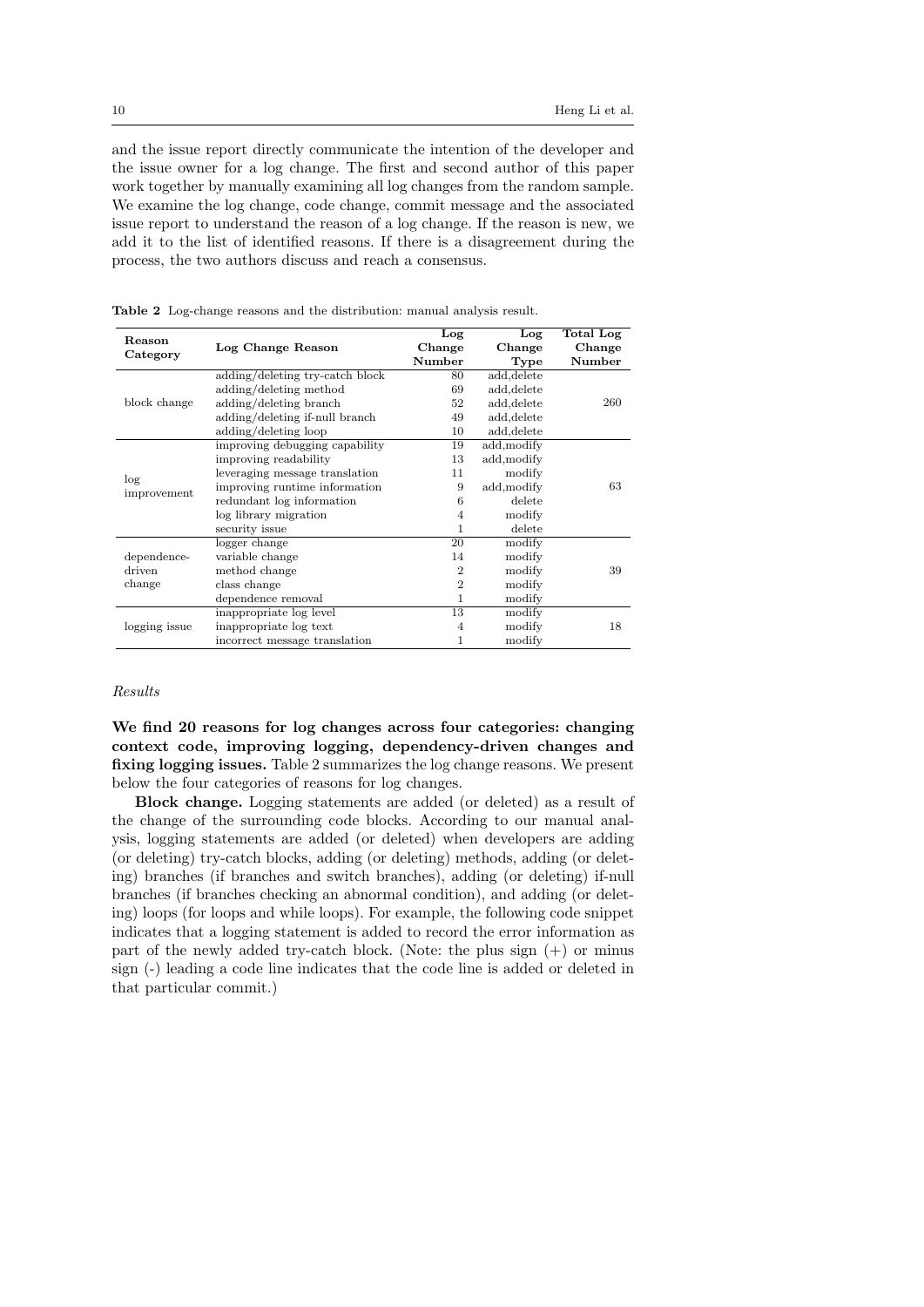```
/* Project: DirectoryServer; Commit: 664015
* File: directory/apacheds/branches/bigbang/core-integ/src/main/java/
     org/apache/directory/server/core/integ/state/NonExistentState.java
*/
+ try
+ {
     create( settings );
+ }<br>+ c
 catch ( NamingException ne )
+ {
+ LOG.error( "Failed to create and start new server instance: " + ne );
+ notifier.testAborted( settings.getDescription(), ne );
+ return;
+ }
```
Log improvement. Logging statements are added, deleted or modified to achieve a better logging practice. Developers change logging statements (e.g., by adding a logging statement which tracks the value of a variable) to improve the debugging capability of the logged information. They also change a logging statement to improve the readability of the logged information; for example, they rephrase a logging statement such that the log message would be easier to understand. Some logging statements are changed to leverage log message translation method (i.e., using predefined code such as "I18n.ERR 115" to represent a log message). Developers also change logging statements, for example, by adding a logging statement to record the occurrence of an event, to improve the logged runtime information. Removing redundant log information is another way to improve the logging of a system; the redundant log information includes duplicated log information and unnecessary log information. Developers sometimes improve their logging by migrating from an old logging style (e.g., "System.out") to a more advanced logging library (e.g., Log4j) (i.e., log library migration [16]). Finally, we also find that a logging statement is removed because of a security issue that is mentioned in the associated issue report. The following code listing shows that a logging statement is added to a method in order to enhance the debugging capability. The commit message states that the developer added "some extra debug log entries for the authentication process".

```
/* Project: HttpClient; Commit: 159615
* File: /jakarta/commons/proper/httpclient/trunk/src/java/
     org/apache/commons/httpclient/HttpMethodDirector.java
* Commit message: "Some extra debug log entries for the authenticaton
     process".
*/
 private Credentials promptForProxyCredentials(
     final AuthScheme authScheme,
     final HttpParams params,
    final AuthScope authscope)
 {
    LOG.debug("Proxy credentials required");
     /* other operations */
 }
```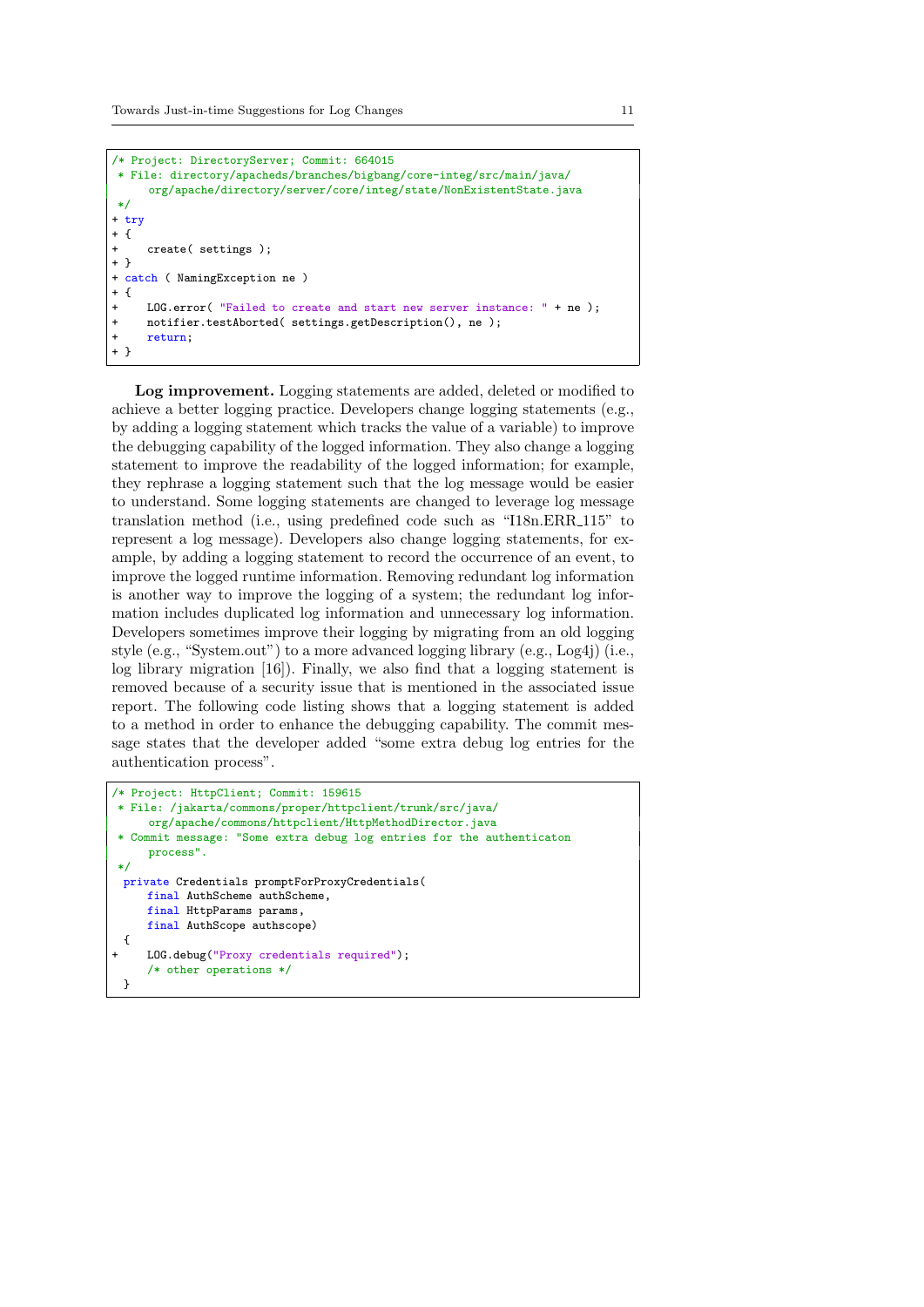Dependence-driven change. Logging statements are changed because they depend on other code elements (e.g., variables) that are changed by developers. A log change might be driven by the change of a logger (i.e., an class object that is used to invoke a logging method), a variable, a method or a class. We also find that a logging statement is changed to remove its dependence to a different module to remove the coupling between modules. The following examples shows that a logging statement is modified because the method ("DatanodeID:getName") that it depended on has been replaced by a new method ("toString"). The reason of the log changes is recorded in the commit message and the associated issue report<sup>14</sup>.

```
/* Project: Hadoop; Commit: 1308205
* File: hadoop/common/trunk/hadoop-hdfs-project/hadoop-hdfs/src/main/java/
    org/apache/hadoop/hdfs/DFSClient.java
* Commit message: "HDFS-3144. Refactor DatanodeID#getName by use".
* Issure report (HDFS-3144): "DataNodeID#getName is no longer available. The
    following are introduced so each context in which we use the "name" has
    it's own method: toString - for logging".
*/
- LOG.debug("write to " + datanodes[j].getName() + ": "
+ LOG.debug("write to " + datanodes[j] + ": "
     + Op.BLOCK_CHECKSUM + ", block=" + block);
```
Logging issue. Logging statements are modified because issues (e.g., defects) are discovered in the existing logging statements. Some logging statements are modified due to an inappropriate log level. Some logging statements are modified because the old logging statement has an inappropriate log text (e.g., a typo). We also find a log change which is caused by an incorrect log message translation. In the following example, the level of a logging statement is downgraded from info to debug because the info level caused too much noise, as noted in the commit message.

```
/* Project: Qpid; Commit: 1298555
* File: qpid/trunk/qpid/java/client/src/main/java/
    org/apache/qpid/client/BasicMessageConsumer.java
* Commit message: "it reduces noise by downgrading most log messages from
info to debug".
*/
 public void close(boolean sendClose) throws JMSException
 {
     if (_logger.isInfoEnabled())
     if (_logger.isDebugEnabled())
     {
         - _logger.info("Closing consumer:" + debugIdentity());
         + _logger.debug("Closing consumer:" + debugIdentity());
     }
     /* other operations */
 }
```
 $^{14}\,$ https://issues.apache.org/jira/browse/HDFS-3144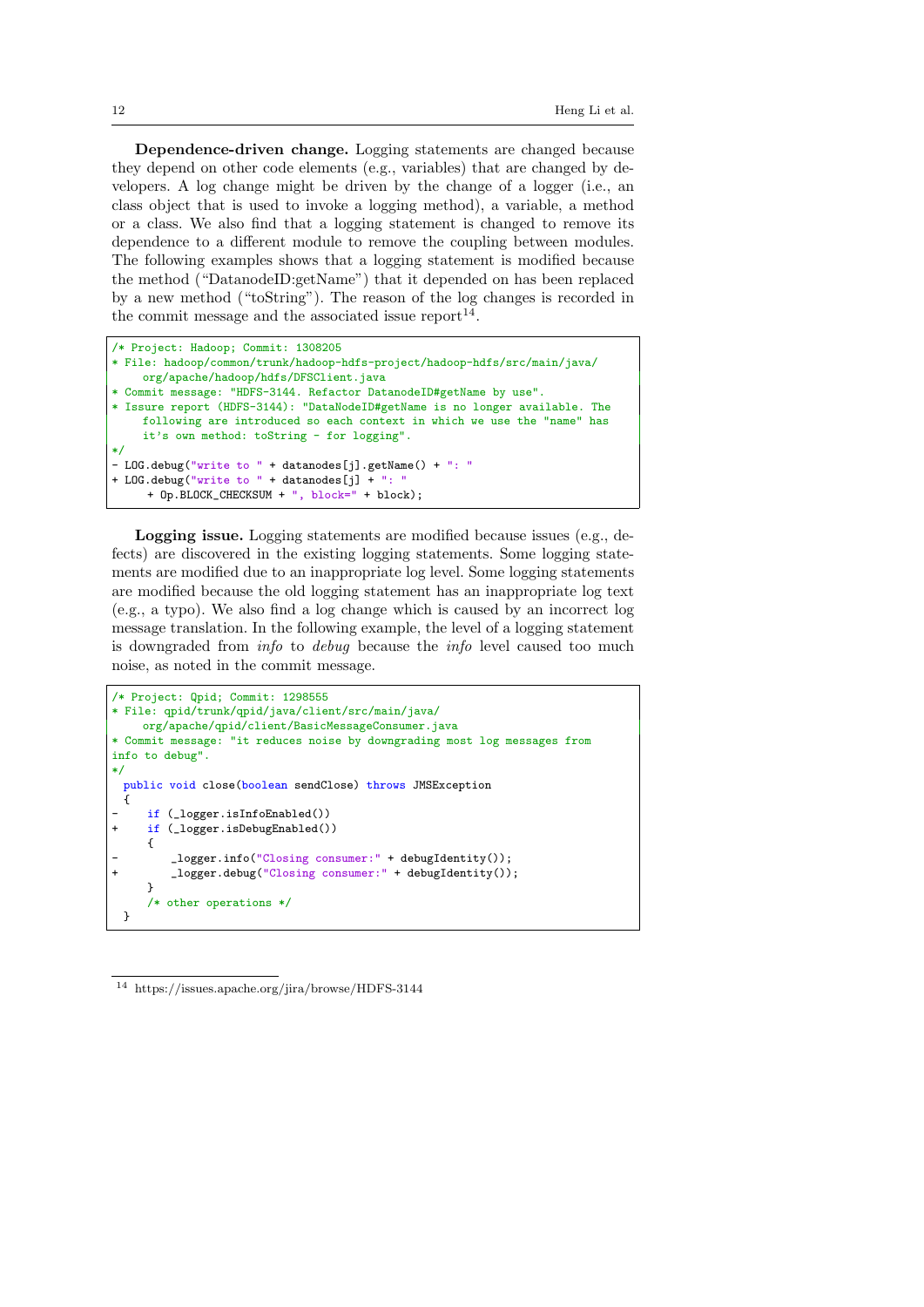The manually identified reasons for log changes assist us in defining measures to model the drivers for log changes. The log change reasons in the block change category motivate us to consider measures that capture the changes in the commit itself. These measures may include the number of changed method declarations, try-catch, if/if-null, and for/while statements in a commit. The log change reasons from the dependence-driven change category also suggest us to consider measures that capture the changes in the commit itself, since the code elements that a logging statement depends on might get changed in the commit. The log change reasons from the categories of log improvement and logging issue suggest that we should consider measures that capture the current snapshot of the source code, such as log density, number of logs, average log length, average log level, average number of log variables and complexity measures. The log change reasons from the dependence-driven change category also motivate us to consider measures that capture the current snapshot of the source code, as logging statements with higher dependence on other source code (e.g., more log variables) are more likely to be changed.

We find four categories of log change reasons: block change, log improvement, dependence-driven change, and logging issue. The log change reasons give us valuable insight for defining measures to model the drivers for log changes.

## RQ2: How well can we provide just-in-time log change suggestions?

#### Motivation

✄

 $\overline{a}$ 

We want to provide developers with just-in-time suggestions on whether a log change (log addition, log deletion, or log modification) is needed when they are changing the code. We need a classifier that can tell whether a code commit should contain log changes. By evaluating the accuracy of the classifier, we can understand whether developers can depend in practice on the suggestions that can be provided by our approach.

#### Approach

We use random forest classifiers to provide just-in-time suggestions for log changes. A random forest classifier models a binary response variable which measures the likelihood of a log change occurring in a particular code commit.

In order to model the drivers for log changes, we extract and calculate a set of measures from three dimensions: change measures, historical measures, and product measures. Table 3 presents a list of measures that we collect for each dimension. Table 3 also describes our proposed measures and explains our motivation behind each measure. We build classifiers at the granularity of a code commit, thus we calculate all of our proposed measures for very commit

Ĭ.

į.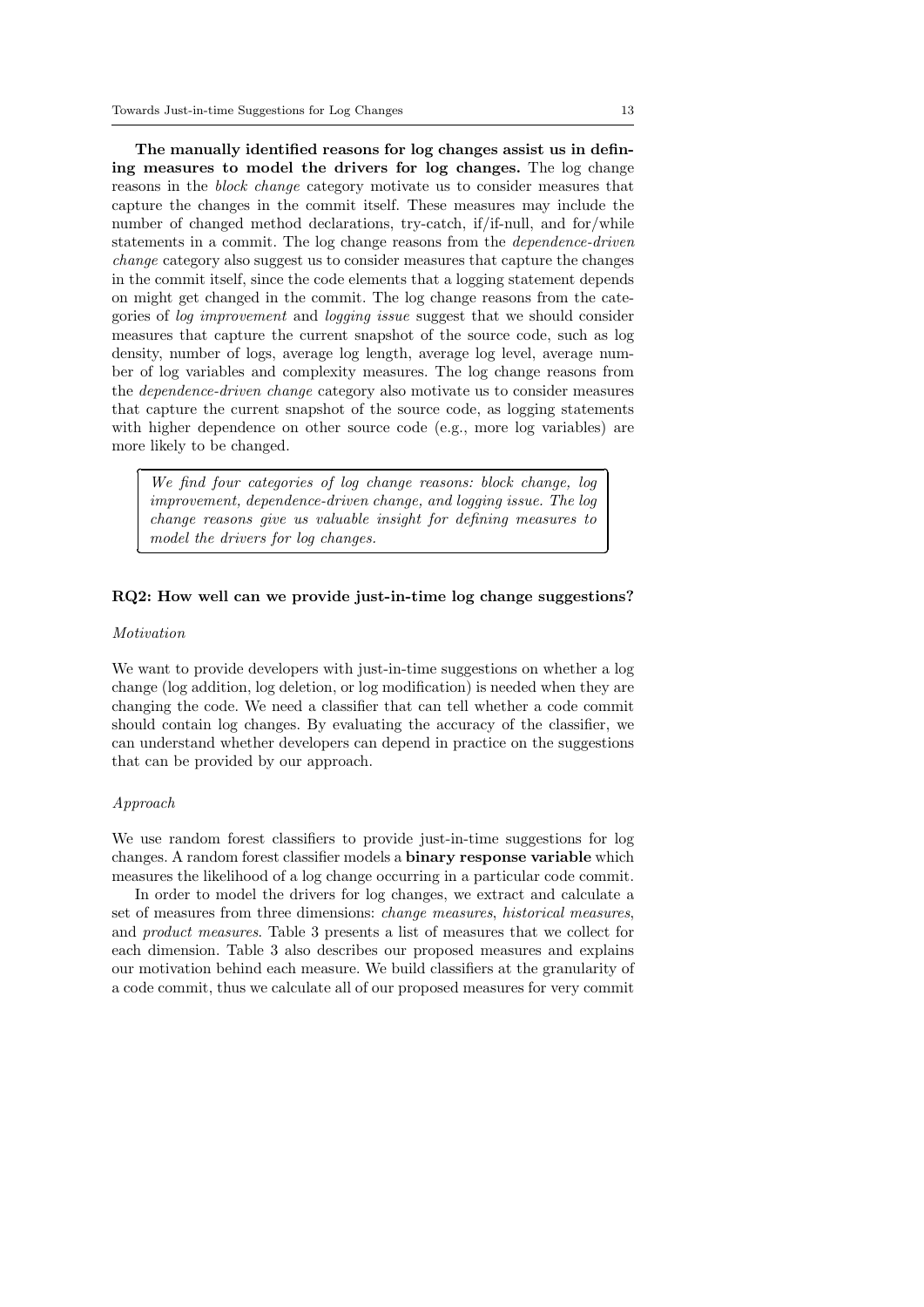during the studied development history. We describe below each dimension of measures:

- Change measures capture the changes in the commit itself, represented by the changes of control flow statements (e.g., try statement, if statement), and the type of a commit (commit type, Bug/Improvement/New Feature/Task/Subtask/Test). We choose the change measures according to our manual analysis results. As shown in the results of RQ1, most log changes are accompanied with contextual code changes (i.e., *block* change and dependence-drive change). For example, adding/deleting trycatch block is one of the most frequent reasons for a log change. The commit type captures the context or purpose of the code change; we use the "type" field of the JIRA issue report that is linked to the commit.
- Historical measures capture the code changes throughout the development history (before the considered commit) of the changed files. Based on our intuition, source code files undergoing frequent log changes in the past may have log changes in the future. Besides, prior research shows that files with high churn rate are more defect-prone [26, 27], and developers are likely to add more logs in defect-prone source code files [31].
- Product measures capture the current snapshot of the source code, represented by the status of logging statements and other source code, of the software system just before the considered commit. For example, log number and *log density* capture the log-intensiveness of the changed code. Our manual analysis in RQ1 shows that many log changes are committed to improve existing logging (i.e., the log improvement reasons) or fix logging issues (i.e., the logging issue reasons). Thus the code changes on log-intensive code are more likely to involve log changes. In addition, based on our intuition, the appropriateness of logging statements should be related to their contextual source code. Therefore, we also calculate several product measures that capture the contextual source code of logging statements (i.e., *SLOC*, *McCabe complexity* and *fan-in*).

For the if statement measure from the dimension of change measures, we do not consider if statements that act as logging guards. An example of such if statements is the one listed below:

```
if (LOGGER.isDebugEnabled()) {
 LOGGER.debug("This is a debug message ");
}
```
Correlation analysis. Prior to constructing the classifiers for log changes, we check the pairwise correlation between our proposed measures using the Spearman rank correlation test  $(\rho)$ . Specifically, we use the "varclus" function in the "Hmisc" R package to cluster measures based on their Spearman rank correlation. We choose the Spearman rank correlation method because it is robust to non-normally distributed data [24]. In this work, we choose the correlation value 0.8 as the threshold to remove collinearity. In other words, if the correlation between a pair of measures is greater than 0.8 ( $|\rho| > 0.8$ ),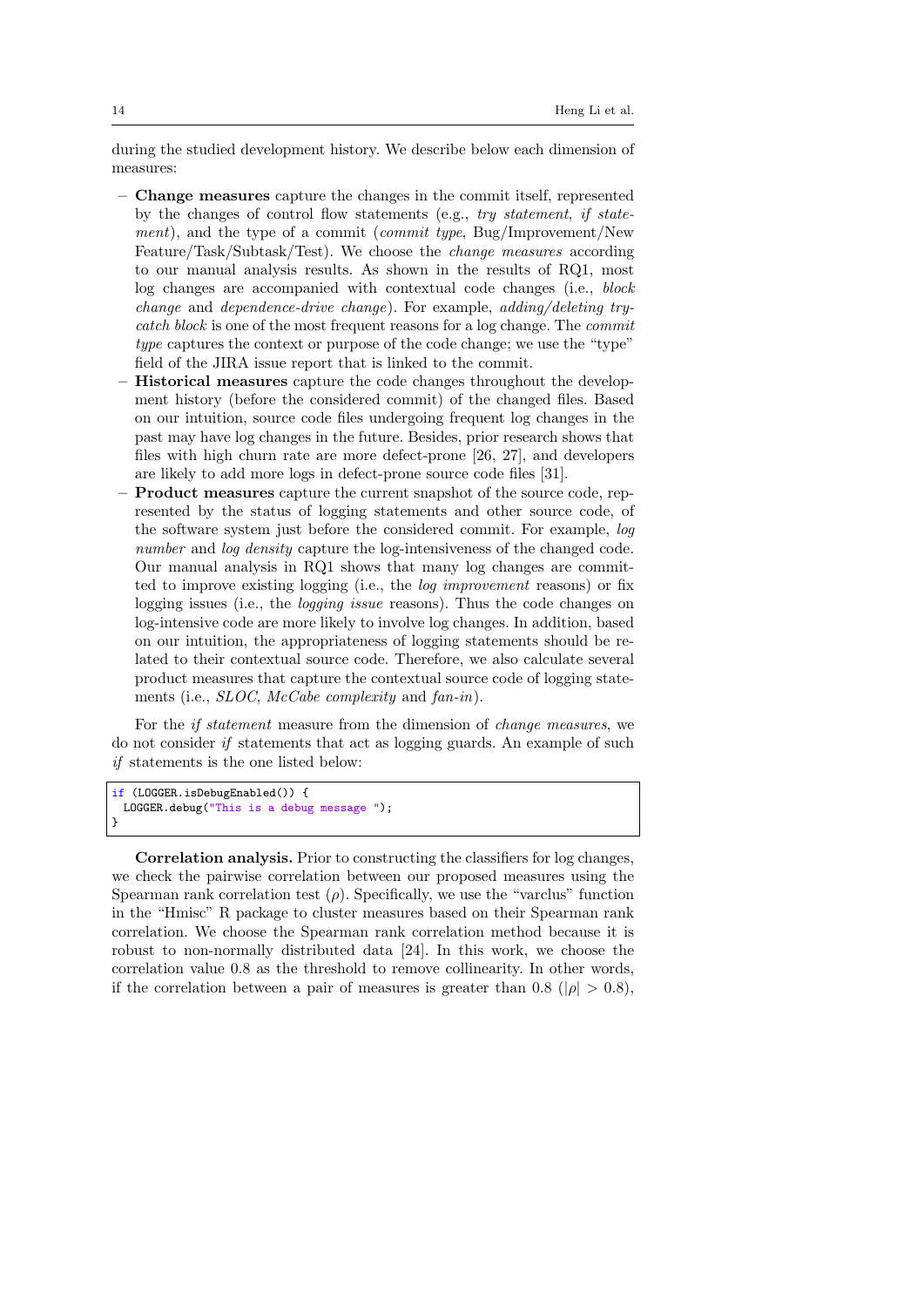|         |  |  |  |  |  | <b>Table 3</b> Software measures used to model the drivers for log changes, measured per each |  |
|---------|--|--|--|--|--|-----------------------------------------------------------------------------------------------|--|
| commit. |  |  |  |  |  |                                                                                               |  |

| Dimension              | Measures               | Definition $(d)$ – Rationale $(r)$                                                 |
|------------------------|------------------------|------------------------------------------------------------------------------------|
|                        |                        | d: Number of changed class declarations in the commit.                             |
|                        | class declaration      | r: Developers might add logging statements in a new class so                       |
|                        |                        | that they can better observe the behavior of the class.                            |
|                        |                        | d: Number of changed method declarations in the commit.                            |
| Change                 | method declaration     | r: Developers might add logging statements in a new method                         |
| measures               |                        | so that they can better observe the behavior of the method.                        |
|                        |                        | d: Number of changed try statements in the commit.                                 |
|                        | <i>try</i> statement   | r: Logging statements often reside inside try blocks; hence                        |
|                        |                        | logging statements are likely to co-change with try statements.                    |
|                        |                        | d: Number of changed <i>catch</i> clauses in the commit.                           |
|                        | catch clause           | r: Exception catching code is often logged $[10, 42, 44]$ ; hence                  |
|                        |                        | logging statements are likely to co-change with <i>catch</i> clauses.              |
|                        | <i>throw</i> statement | d: Number of changed <i>throw</i> statements in the commit.                        |
|                        |                        | r: A logging statement is often inserted right before a <i>throw</i>               |
|                        |                        | statement $[10]$ ; hence developers changing a <i>throw</i> statement              |
|                        |                        | are likely to change the corresponding logging statement.                          |
|                        | <i>throws</i> clause   | d: Number of method definitions with <i>throws</i> clauses (which                  |
|                        |                        | declare that a method can throw exceptions) changed in the                         |
|                        |                        | commit.                                                                            |
|                        |                        | r: Methods that throw exceptions are likely to have logging                        |
|                        |                        | statements; thus logging statements might co-change with                           |
|                        |                        | <i>throws</i> clauses.                                                             |
|                        | <i>if</i> statement    | d: Number of changed if statements in the commit.                                  |
|                        |                        | r: Logging statements are usually inside if branches $[10, 44]$ ;                  |
|                        |                        | thus logging statements are likely to co-change with if state-                     |
|                        |                        | ments.                                                                             |
|                        | $if-null$              | d: Number of changed <i>if-null</i> statements (if statements with                 |
|                        | statement              | null condition, e.g., "if (outcome $==$ NULL)") in the commit.                     |
|                        |                        | r: <i>if-null</i> branches are usually corner-case execution paths                 |
|                        |                        | which are likely to be logged [10, 44]; thus logging statements                    |
|                        |                        | might co-change with <i>if-null</i> blocks.                                        |
|                        | else clause            | d: Number of changed <i>else</i> clauses in the commit.                            |
|                        |                        | r: Logging statements are usually inside <i>if-else</i> branches $ 10\rangle$ ,    |
|                        |                        | 44; thus logging statements are likely to co-change with <i>else</i>               |
|                        |                        | clauses.<br>d: Number of changed <i>for</i> statements in the commit.              |
|                        | for statement          | r: Logging statements inside for loops usually record the ex-                      |
|                        |                        | ecution path or status of the <i>for</i> loops; hence these logging                |
|                        |                        | statements are likely to co-change with the <i>for</i> statements.                 |
|                        |                        | d: Number of changed <i>while</i> statements in the commit.                        |
|                        | <i>while</i> statement | r: Logging statements inside while loops usually record the                        |
|                        |                        | execution path or status of the <i>while</i> loops; hence these logging            |
|                        |                        | statements are likely to co-change with the <i>while</i> statements.               |
|                        |                        | d: Change type of the commit: Bug/Improvement/New Fea-                             |
|                        | commit type            | ture/Task/Subtask/Test.                                                            |
|                        |                        | r: Change type characterized the context of a code change,                         |
|                        |                        | thus it might affect developers' logging behavior.                                 |
|                        | log churn              | d: Number of changed logs in the development history of the                        |
|                        | in history             | involved files.                                                                    |
| Historical<br>measures |                        | r: Files experiencing frequent log changes in the past might                       |
|                        |                        | expect frequent log changes in the future.                                         |
|                        | log churn ratio        | d: Ratio of the number of changed logging statements to the                        |
|                        | in history             | number of changed lines of code in the development history of                      |
|                        |                        | the involved files.                                                                |
|                        |                        | r: Files experiencing frequent log changes in the past are likely                  |
|                        |                        | to exhibit frequent log changes in the future.                                     |
|                        | log-changing           | d: Number of commits involving log changes in the develop-                         |
|                        | commits                | ment history of the involved files.                                                |
|                        | in history             | r: Files experiencing frequent log changes in the past are likely                  |
|                        |                        | to exhibit frequent log changes in the future.                                     |
|                        | code churn             | d: Number of changed lines of code in the development history                      |
|                        | in history             | of the involved files.                                                             |
|                        |                        | r: Frequently changed code are problem-prone thus are more                         |
|                        | commits                | likely to be logged.<br>d: Number of commits in the development history of the in- |
|                        | in history             | volved files.                                                                      |
|                        |                        | r: Frequently changed code are problem-prone thus are more                         |
|                        |                        | likely to be logged.                                                               |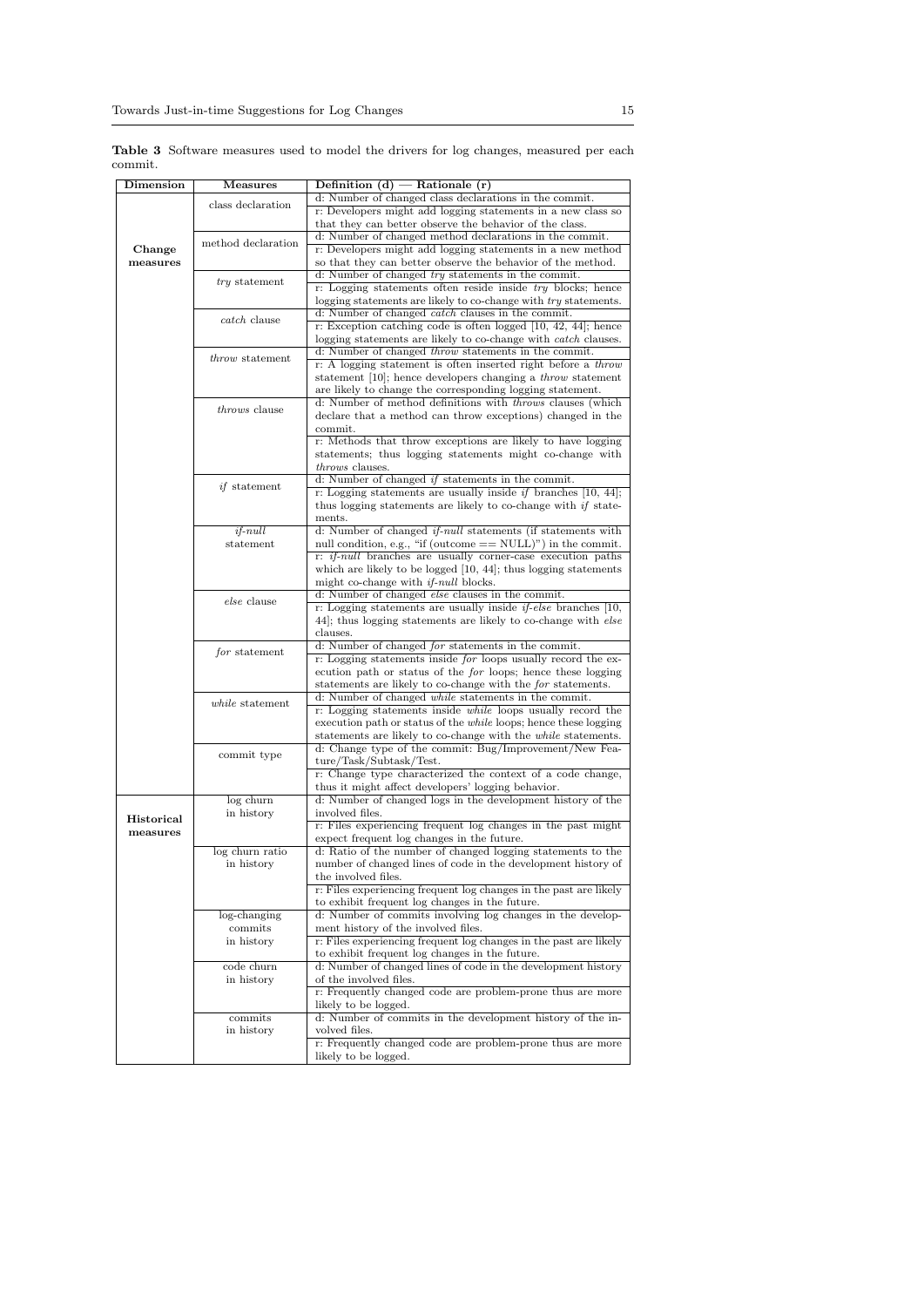| <b>Dimension</b> | <b>Measures</b> | Definition $(d)$ – Rationale $(r)$                                |  |  |  |  |  |  |  |
|------------------|-----------------|-------------------------------------------------------------------|--|--|--|--|--|--|--|
|                  | log number      | d: The number of logging statements in the files that are in-     |  |  |  |  |  |  |  |
|                  |                 | volved in the commit.                                             |  |  |  |  |  |  |  |
| Product          |                 | r: Code snippets with more logging statements are more likely     |  |  |  |  |  |  |  |
| measures         |                 | to require frequent log changes.                                  |  |  |  |  |  |  |  |
|                  | log density     | d: The density of logging statements in the files that are in-    |  |  |  |  |  |  |  |
|                  |                 | volved in the commit, calculated by dividing the total number     |  |  |  |  |  |  |  |
|                  |                 | of logging statements by the lines of source code across all the  |  |  |  |  |  |  |  |
|                  |                 | involved files.                                                   |  |  |  |  |  |  |  |
|                  |                 | r: Issues with the existing logging statements might cause log    |  |  |  |  |  |  |  |
|                  |                 | changes. Thus code snippets with denser logging statements        |  |  |  |  |  |  |  |
|                  |                 | are more likely to require log changes.                           |  |  |  |  |  |  |  |
|                  | average         | d: Average length of the existing logging statements in the       |  |  |  |  |  |  |  |
|                  | log length      | changed files.                                                    |  |  |  |  |  |  |  |
|                  |                 | r: Longer logging statements are more likely to require contin-   |  |  |  |  |  |  |  |
|                  |                 | uous maintenance.                                                 |  |  |  |  |  |  |  |
|                  | average         | d: Average level of the existing logging statements in the        |  |  |  |  |  |  |  |
|                  | log level       | changed files. Obtained by quantifying the log levels into in-    |  |  |  |  |  |  |  |
|                  |                 | tegers and calculating the average.                               |  |  |  |  |  |  |  |
|                  |                 | r: Logs with a lower verbosity level might get changed more       |  |  |  |  |  |  |  |
|                  |                 | often since they are more likely to be used for debugging.        |  |  |  |  |  |  |  |
|                  | average         | d: Average number of variables in the existing logging state-     |  |  |  |  |  |  |  |
|                  | log variables   | ments in the changed files.                                       |  |  |  |  |  |  |  |
|                  |                 | r: Logs with more variables are likely more coupled with the      |  |  |  |  |  |  |  |
|                  |                 | code, hence they may be changed more often.                       |  |  |  |  |  |  |  |
|                  |                 | d: Number of source lines of code in the changed files.           |  |  |  |  |  |  |  |
|                  | <b>SLOC</b>     | r: Large source files are likely to have more logging statements, |  |  |  |  |  |  |  |
|                  |                 | thus they get more chances for log changes.                       |  |  |  |  |  |  |  |
|                  | McCabe          | d: McCabe's cyclomatic complexity of the changed files.           |  |  |  |  |  |  |  |
|                  | complexity      | r: Complex source files are likely to have more logging points,   |  |  |  |  |  |  |  |
|                  |                 | thus they are more likely to exhibit log changes.                 |  |  |  |  |  |  |  |
|                  |                 | d: The number of classes that depend on (i.e., reference) the     |  |  |  |  |  |  |  |
|                  | fan-in          | changed code.                                                     |  |  |  |  |  |  |  |
|                  |                 | r: Classes with a high fan-in, such as library classes, tend to   |  |  |  |  |  |  |  |
|                  |                 | have less logging statements.                                     |  |  |  |  |  |  |  |

we keep one of the two measures in the classifier. We find that the measures that are listed in Table 3 present similar patterns of correlation across all four studied projects, thus we drop (i.e., do not consider in the classifier) the same measures for all the studied projects. Dropping the same set of measures for the projects enables us to build cross-project classifiers as discussed in the "Cross-project Evaluation" part that follows. We combine the data of the four projects together and perform correlation analysis on the combo data. Figure 2 shows the result of the correlation analysis on the combo data, where the horizontal bridge between each pair of measures indicates the correlation, and the red dotted line represents the threshold value (0.8 in this case). The results of our correlation analysis on each individual project can be downloaded at a public link<sup>15</sup>. To ease the interpretation of the classifier, we try to keep the one that is easier to understand and calculate from each pair of highlycorrelated measures. For example, the SLOC and McCabe complexity measures have a correlation higher than 0.8, we keep the  $SLOC$  measure and drop the McCabe complexity measure. Based on the result shown in Figure 2, we drop the following measures: log churn in history, log-changing commits in

 $^{15}\,$ http://sailhome.cs.queensu.ca/replication/JITLogSuggestions/correlation.zip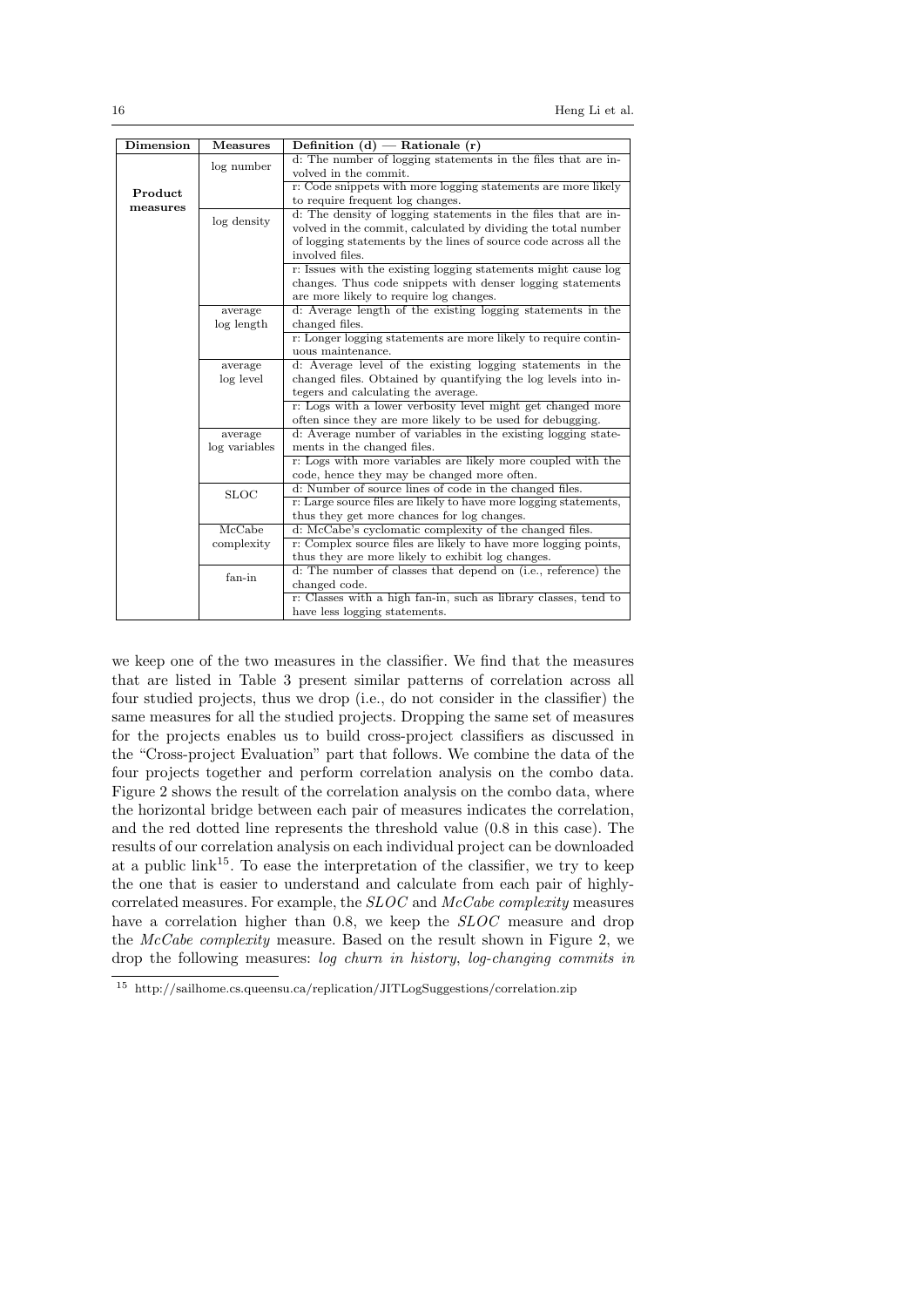

Fig. 2 Correlation analysis using Spearman hierarchical clustering (for the combo data).

history, McCabe complexity, commits in history, log churn ratio in history, try statement and if-null statement, as they are highly correlated with other measures.

Modeling technique. We build random forest classifiers to model the drivers for log changes. A random forest is a classifier consisting of a collection of decision tree classifiers and each tree casts a vote for the most popular class for a given input [3]. Random forests construct each tree using a different bootstrap sample (i.e., if the number of instances in the training set is  $N$ , randomly sample N instances with replacement) of the input data as the training set. The random forest classifier uses a bootstrap approach internally to get an unbiased evaluation of the performance of a classifier [3]. In addition, unlike standard decision trees where each decision node is split using the best split among all variables, random forests split each node using the best among a randomly chosen subset of variables from each of the constructed trees [21].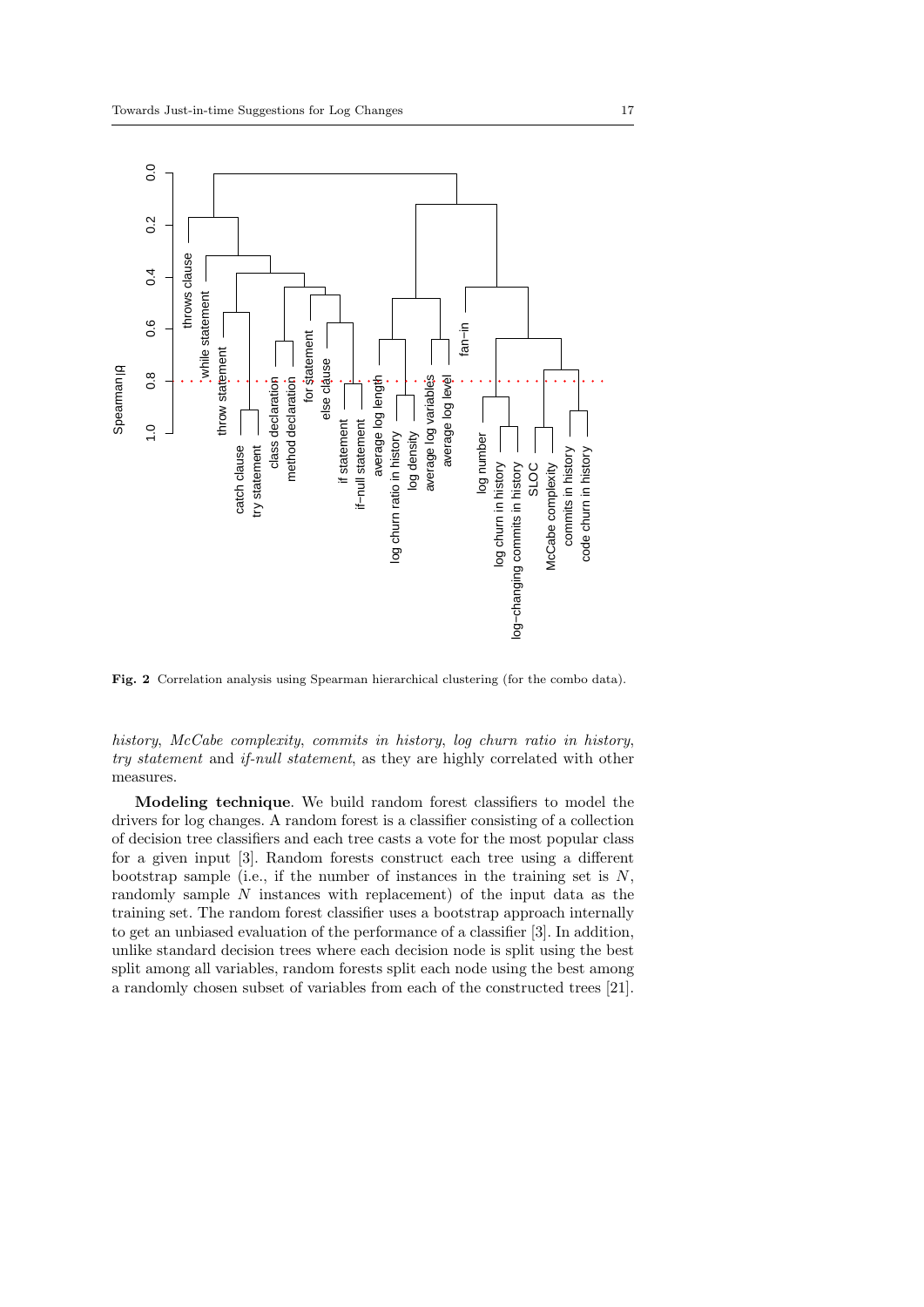Random forests are naturally robust against overfitting, and they perform very well in terms of accuracy [3]. Random forest provides us a way to do sensitivity analysis on the measures so that we can understand the most influential factors in our classifiers [4, 21]. Besides, a recent study [12] compares 31 classifiers in software defects prediction and suggests that Random Forest outperforms other classifiers.

Within-project Evaluation. We build a random forest classifier to determine the likelihood of a log change for each commit based on the development history prior to that particular commit. Specifically, for each commit, we build a random forest classifier using all the prior commits as training data, and use the classifier to determine whether a log change is needed for that particular commit. A classification result can be "true" (i.e., the likelihood of a log change is higher than 0.5) or "false" (i.e., the likelihood of a log change is lower than 0.5). A "true" classification result suggests the need of log changes in that code commit, while a "false" classification result suggests that no log change is needed for that commit. Then, we update the classifier with the new commit and use the updated classifier to determine the likelihood of a log change for the following commit, and so on. Evaluating the classification result for a commit can have one of four outcomes: TP - true positive, FP false positive, FN - false negative, and TN - true negative. The outcomes are illustrated in the confusion matrix that is shown in Table 4.

We use *balanced accuracy* ( $\bf{BA}$ ) as prior research [44] to evaluate the performance of our within-project evaluation. BA averages the probability of correctly identifying a log-changing commit and the probability of correctly identifying a non-log-changing commit. BA is widely used to evaluate the modeling results on imbalanced data [5, 43, 44], because it avoids over-optimism on imbalanced data. BA is calculated by Equation (1):

$$
BA = \frac{1}{2} \times \frac{TP}{TP + FN} + \frac{1}{2} \times \frac{TN}{FP + TN}
$$
 (1)

We determine the likelihood of a log change for each commit throughout the lifetime of a project, using a random forest classifier that is trained from all the prior commits of the same project, and get an outcome that is represented by one of TP, FP, FN and TN. We train the first classifier for each project when there are 50 commits in the development history; in other words, we evaluate our first classifier on the  $51<sup>st</sup>$  commit. For each project, we sum up the TP, FP, FN and TN for all commits (except for the first 50 commits) and apply Equation 1 to calculate the overall performance of our just-in-time suggestions that is represented by a BA. Moreover, in order to observe the evolution of our classifier's performance over the lifetime of each project, we use a "sliding window" technique to calculate the BA for each commit. Specifically, the "sliding window" of a particular commit contains 101 consecutive commits, including 50 preceding commits, the commit itself, and 50 following commits. In order to get the BA for the particular commit, we sum up the TP, FN, TN and FP in the "sliding window" and then calculate the averaged BA using Equation (1). Each time we move the sliding window forward by one commit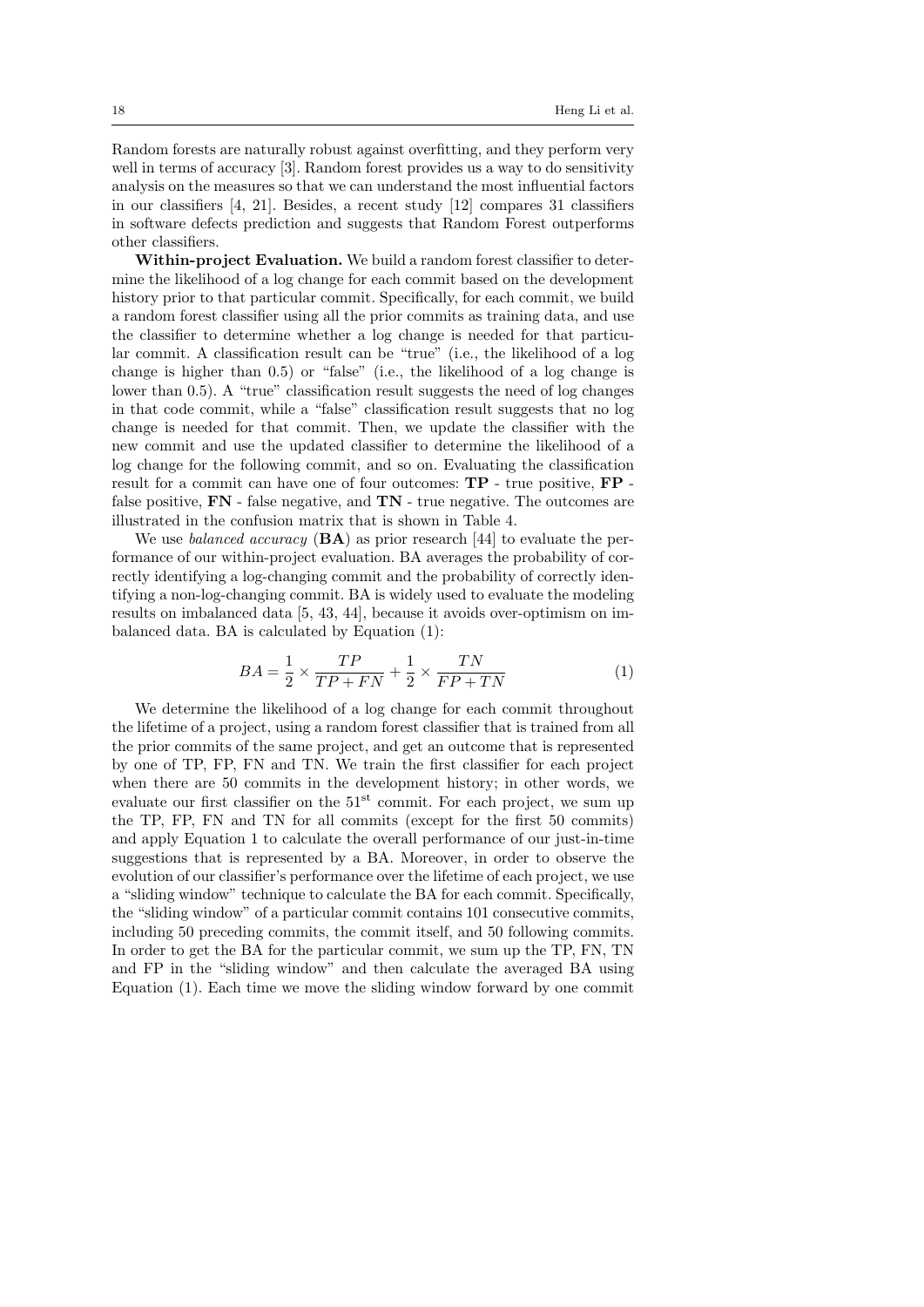to calculate the BA for the next commit. The BA for each commit that is calculated from the "sliding window" enables us to examine the stability of the performance of our just-in-time suggestions, and whether the suggestions are accurate when there are only a small number of commits available to train a classifier at the start of a project.

Table 4 Confusion matrix for the classification results of a commit.

|            |             | Actual  |             |  |  |
|------------|-------------|---------|-------------|--|--|
|            |             | Logging | Non-logging |  |  |
| Classified | Logging     | TР      | FP          |  |  |
|            | Non-logging | FN      | TN          |  |  |

Cross-project Evaluation. Since small projects or new projects might not have enough history data for log change classification, we also evaluate our classifiers' performance in cross-project classification. We train a classifier using a combo data of  $N-1$  projects (i.e., the training projects), and use the classifier to determine the likelihood of a log change for each of the commits of the remaining one project (i.e., the testing project).

We evaluate the BA of the cross-project classifiers. For each testing project, we sum up the TP, FN, TN and FP that are computed from determining the likelihood of a log change of all the commits of the project, and apply Equation (1) to calculate the BA.

We also use the area under the ROC curve  $(AUC)$  to evaluate the performance of the cross-project classifiers. While the BA measures our classifiers' accuracy in log change classification, the AUC evaluates how well our classifiers can discriminate log-changing commits and non-log-changing commits. The AUC is the area under the ROC curve which plots the true positive rate  $(TP/(TP + FN))$  against false positive rate  $(FP/(FP + TN))$ . The AUC ranges between 0 and 1. A high value for the AUC indicates a high discriminative ability of the classifiers; an AUC of 0.5 indicates a performance that is no better than random guessing.

To avoid the unbalanced number of commits for each project in the training data, we leverage up-sampling to balance the training data such that each project has the same number of entries in the training data. Specifically, we keep unchanged the largest training project in the training data; while we randomly up-sample the entries of the other training projects with replacement to match the number of entries of the largest training project. In order to reduce the non-determinism caused by the random sampling, we repeat the "up-sampling - training - testing" process for 100 times and calculate the average BA and AUC values.

## Results

Our random forest classifiers can effectively provide just-in-time suggestions for log changes using historical data from the same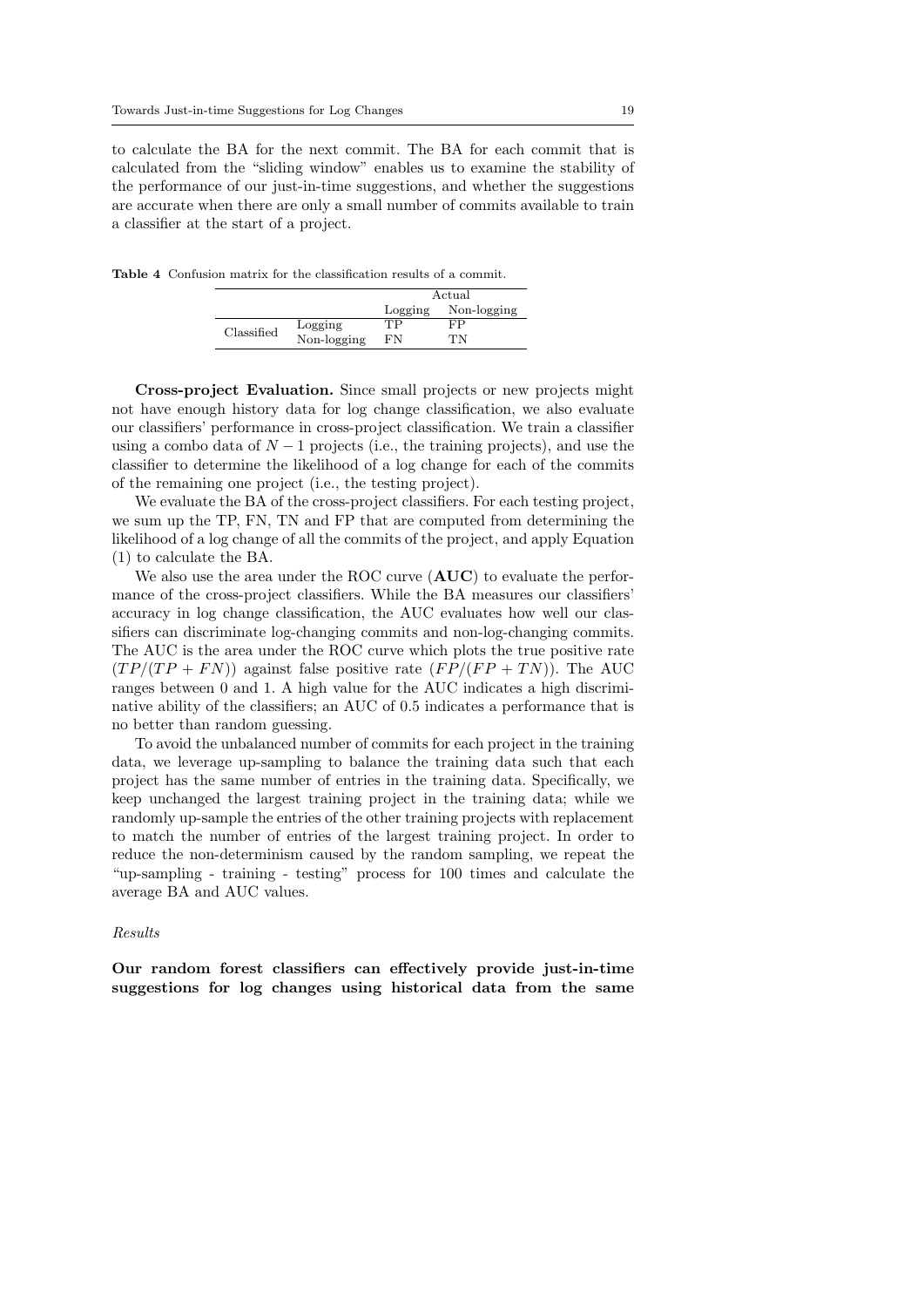project. The overall BA values when considering all commits in Hadoop, DirectoryServer, HttpClient, and Qpid are 0.76, 0.83, 0.77, 0.77, respectively (see Table 5). Figure 3, Figure 4, Figure 5 and Figure 6 illustrate the withinproject classification results using the "sliding window" technique for Hadoop, DirectoryServer, HttpClient, and Qpid, respectively. For each figure, the horizontal axis denotes the commit index while the vertical axis shows the BA value. The black solid curve plots the BA value at each commit, and the red dashed line indicates an average BA over all the commits of the project. These figures show that our random forest classifiers achieve an average BA of 0.76 to 0.82. In other words, given a commit, our classifiers can tell whether this commit should change logging statements or not, with an average accuracy of 0.76 to 0.82. Table 6 presents the detailed TP, FN, TN, and FP numbers that are used to calculate the overall BAs using Equation 1. Taking the Hadoop project for example, among the 1,541 actual logging commits ( $TP + FN$ ), 76% (1,166) of them are correctly classified as logging commits, and 24% (375) of them are incorrectly classified as non-logging commits; among the 3,718 actual non-logging commits  $(TN + FP)$ , 76% (2,822) of them are correctly classified as non-logging commits, and 24% (896) of them are incorrectly classified as logging commits. On average, training such a random forest classifier for a large system like Hadoop on a workstation (Intel i7 CPU, 8G RAM) takes about 2 seconds, and classifying the log changes for a particular commit takes about 0.02 seconds. For each commit, we would only need to perform the classification step in real-time, while the training can be done offline. These results indicate that our within-project classifiers can effectively provide just-in-time suggestions for log changes.

Our classifier achieve the average balanced accuracy with a small number of commits as training data. We measure when a project accumulates sufficient commit data to train a classifier that reaches the average performance in terms of BA. In Figure 3, Figure 4, Figure 5 and Figure 6, we've marked the commit number where each classifier reaches its average BA for the first time. We find that the within-project classifiers for Hadoop, DirectoryServer, HttpClient, and Qpid reach their average BAs when the projects got 209, 193, 211 and 155 commits, respectively. The results indicate that the classifiers can learn an average classification power after a relatively small number of commits.

The performance of our classifiers fluctuates over time. As shown in Figure 3 through 6, the performance (in terms of the BA) of the withinproject classifiers fluctuates over time, and the fluctuation does not follow any clear trend. These results might be explained by the assumption that developers follow different logging practices at different development stages. For example, developers might be less focused on logging at the beginning of a release cycle and might pay more attention on logging when a product is approaching its release (and final testing is being performed on it). Table 5 shows the average BA, 5 percentile BA and 95 percentile BA for the withinproject classifiers over time. Only 5% of the commits get a BA smaller than 0.68, 0.71, 0.66 and 0.68 for Hadoop, DirectoryServer, HttpClient, and Qpid,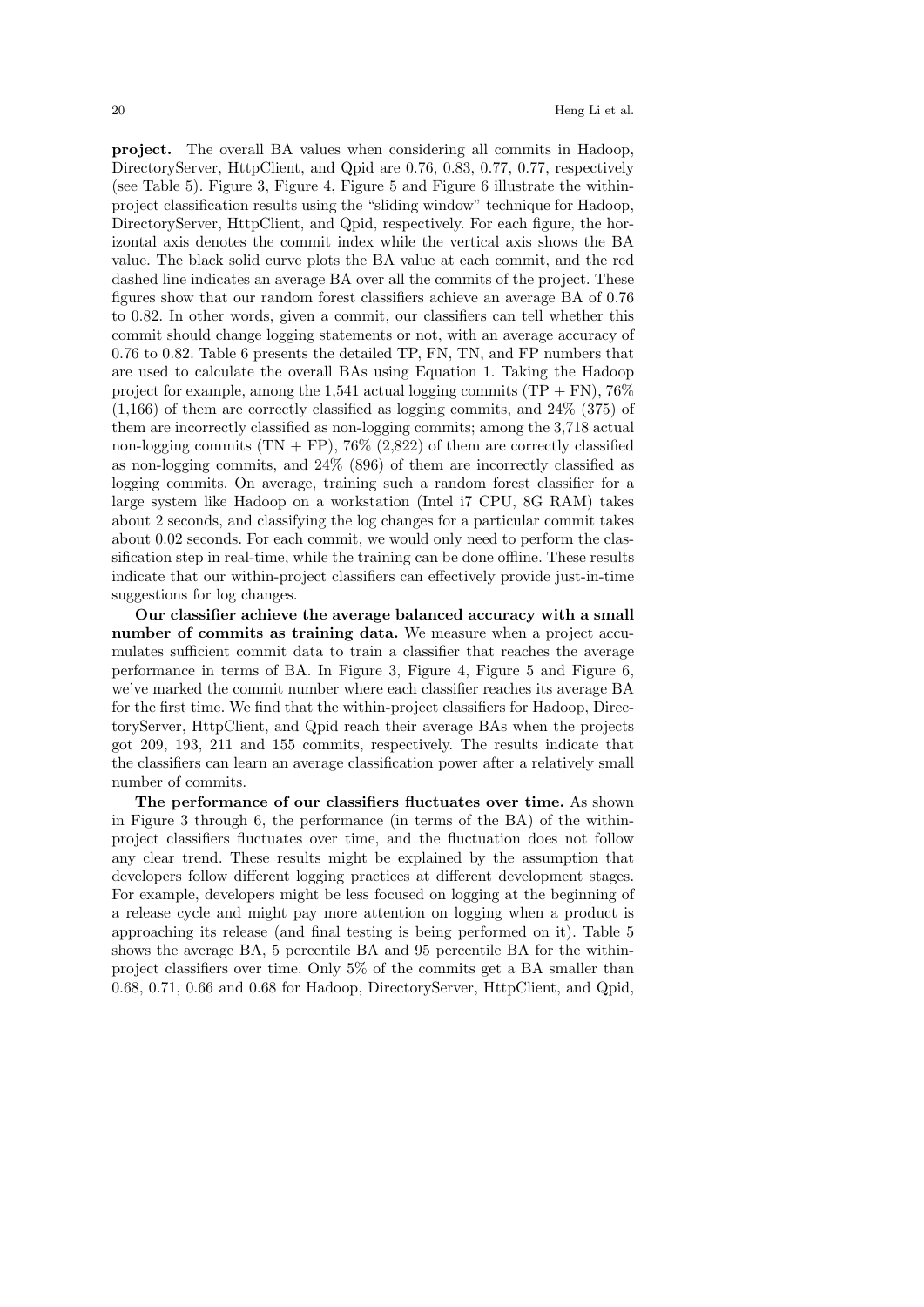

Fig. 3 The balanced accuracy of the within-project classifiers for Hadoop.



Fig. 4 The balanced accuracy of the within-project classifiers for DirectoryServer.

respectively. And 5% commits get a BA bigger than 0.82, 0.92, 0.83 and 0.88, respectively.

Table 5 The BA results for the within-project evaluation.

|                 | Sliding window |       |        |            |
|-----------------|----------------|-------|--------|------------|
| Project         | Average BA     | 5% BA | 95% BA | Overall BA |
| Hadoop          | 0.76           | 0.68  | 0.82   | 0.76       |
| DirectoryServer | 0.82           | 0.71  | 0.92   | 0.83       |
| HttpClient      | 0.77           | 0.66  | 0.83   | 0.77       |
| Qpid            | 0.77           | 0.68  | 0.88   | 0.77       |

Our random forest classifiers can effectively provide just-in-time suggestions for log changes using the development history of other projects. Table 7 lists the performance of the cross-project classifiers, ex-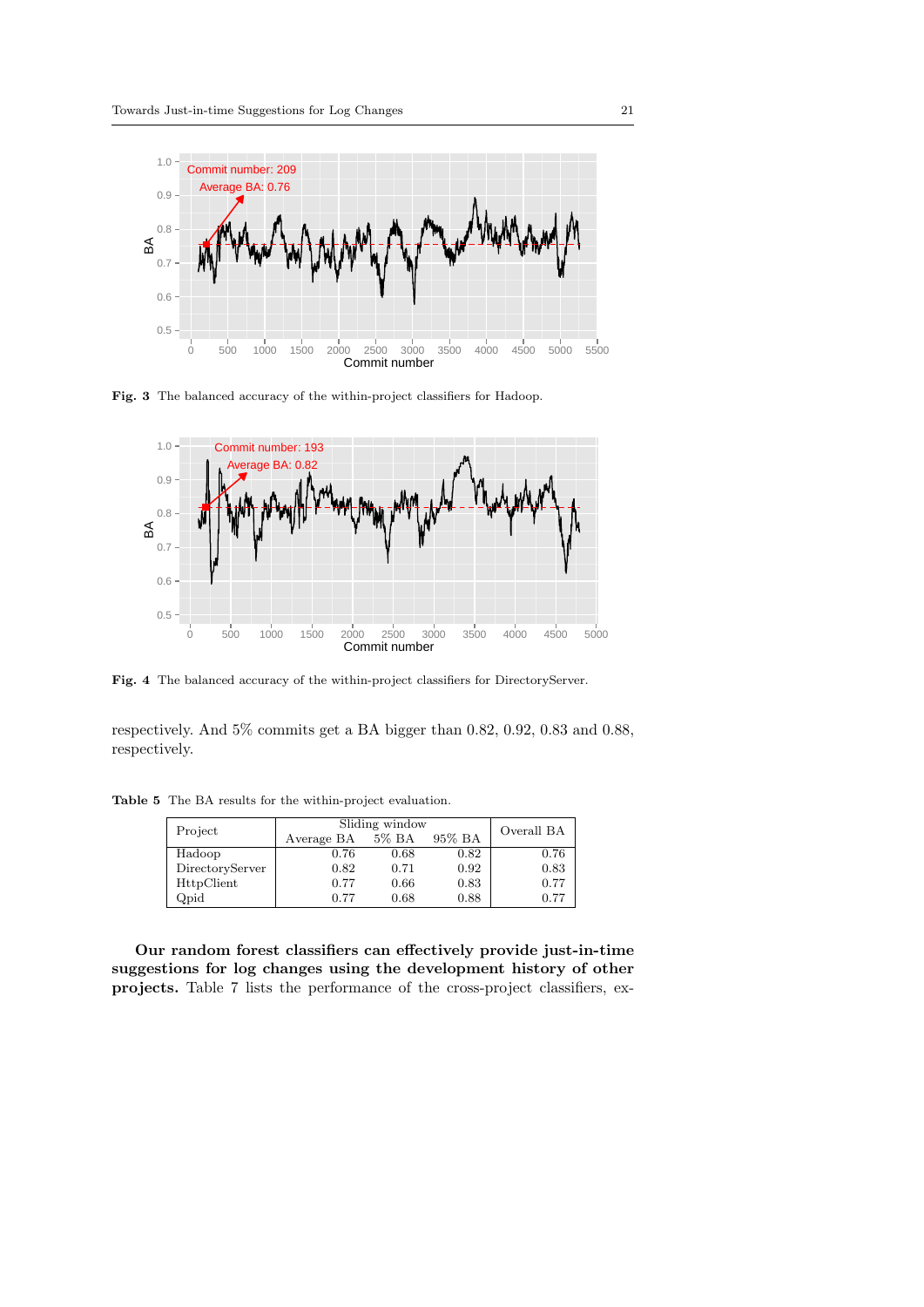

Fig. 5 The balanced accuracy of the within-project classifiers for HttpClient.



Fig. 6 The balanced accuracy of the within-project classifiers for Qpid.

Table 6 The TP, FN, TN, FP results for the within-project evaluation.

| Project         | TР    | FN  | тN    | FP  |
|-----------------|-------|-----|-------|-----|
| Hadoop          | 1,166 | 375 | 2,822 | 896 |
| DirectoryServer | 907   | 167 | 2,998 | 721 |
| HttpClient      | 193   | 50  | 490   | 161 |
| Qpid            | 664   | 196 | 2.006 | 575 |

pressed by the BA and the AUC measures. Each row of the table shows the performance of the classifier that uses the specified project as testing data and all the other projects as training data. The cross-project classifiers reach a BA of 0.76 to 0.80, indicating that the cross-project classifiers can effectively determine the likelihood of a log change for each commit of a project with little development history.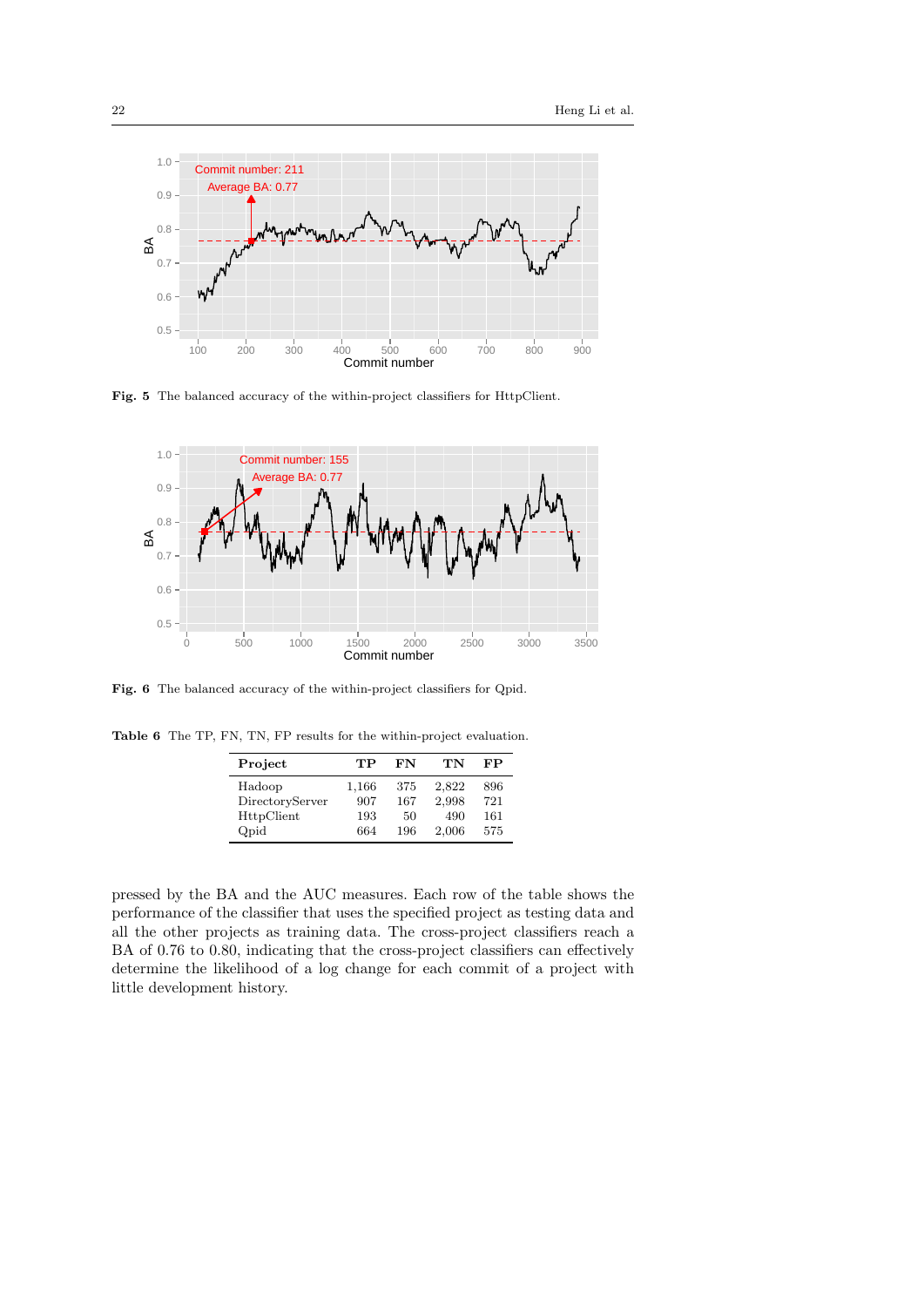Our random forest classifiers can effectively discriminate logchanging commits and non-log-changing commits. As shown in Table 7, the cross-project classifiers achieve an AUC of 0.84 to 0.88. The high AUC values indicate that the classifiers perform much better than random guessing in discriminating the log-changing commits and non-log-changing commits.

Cross-project classification and within-project classification achieve similar performance. The within-project classifiers achieve an average BA of 0.76, 0.82, 0.77, 0.77 for Hadoop, DirectoryServer, HttpClient, and Qpid, respectively; while the cross-project classifiers reach a BA of 0.76, 0.80, 0.79 and 0.78 for these four projects, respectively. These results show that developers of a new software project that do not have a large amount of development history can leverage classifiers that are built from other projects to provide just-in-time log change suggestions.

Table 7 The BA and AUC results for the cross-project evaluation.

| Project         | <b>BA</b> | <b>AUC</b> |
|-----------------|-----------|------------|
| Hadoop          | 0.76      | 0.84       |
| DirectoryServer | 0.80      | 0.88       |
| HttpClient      | 0.79      | 0.87       |
| Qpid            | 0.78      | 0.86       |

Our random forest classifiers can effectively provide just-in-time suggestions for log changes, with a balanced accuracy of 0.76 to 0.82 in a within-project evaluation and a balanced accuracy of 0.76 to 0.80 in a cross-project evaluation. Developers of the studied systems can leverage such classifiers to guide their log changes in practice.

# RQ3: What are the influential factors that explain log changes?

#### **Motivation**

✄

✂

In order to quantitatively understand the reasons for log changes, we analyze the random forest classifiers to find out the most influential factors that are associated with log changes. There are three types of log changes: log additions, log deletions, and log modifications. The influential factors for log changes, log additions, log deletions and log modifications may be different. Therefore, we analyze the influence of factors for log changes, log additions, log deletions, and log modifications, separately. From our manual analysis in RQ1, we find that the occurrences of deleting a logging statement is usually associated with deleting the enclosing code block (see Table 2). Therefore, we do not analyze the factors that influence log deletions.

<sup>1</sup>

l.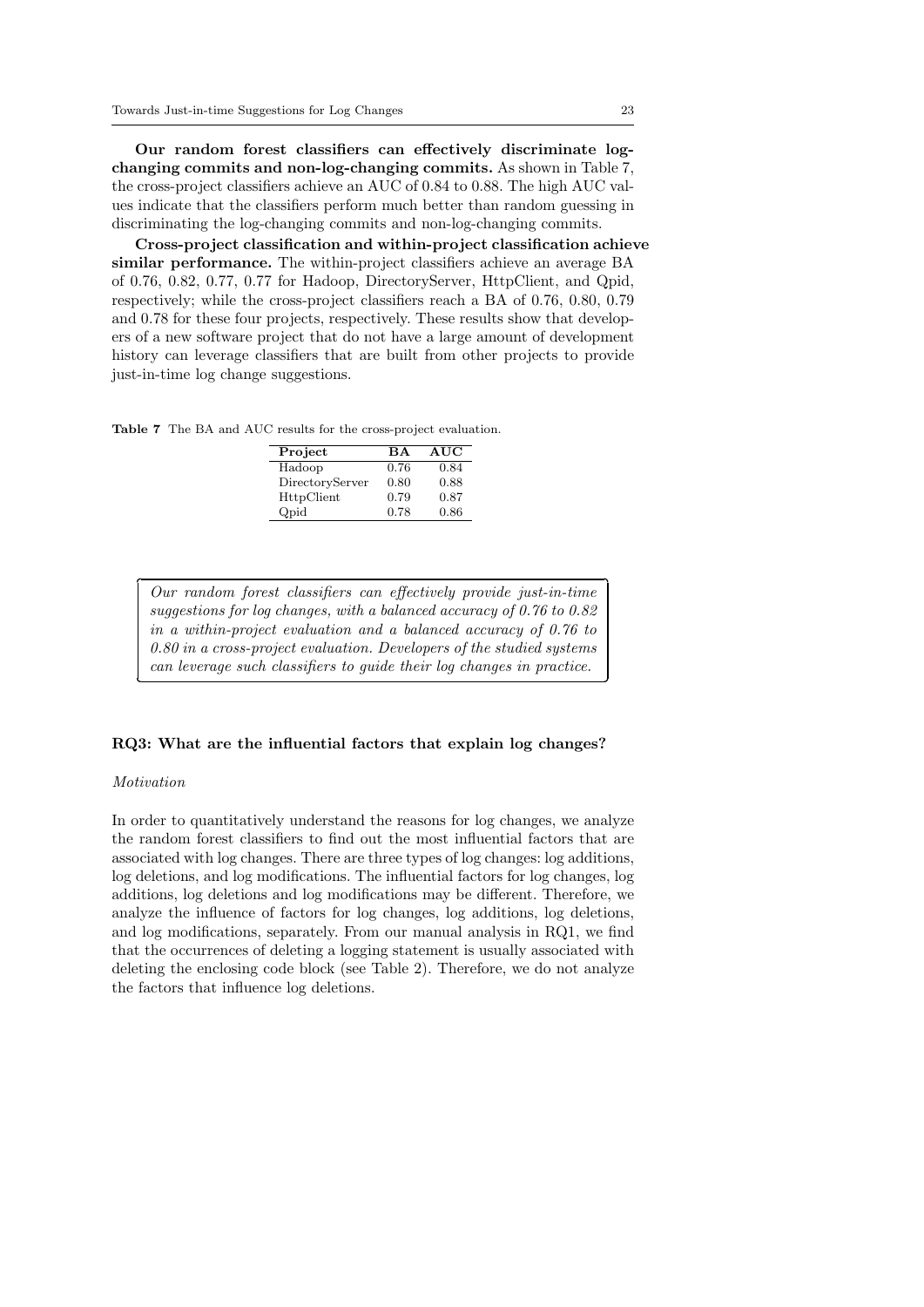# Approach

Bootstrap analysis. In order to study the influential factors that affect log changes, we use the bootstrap method to repeatedly sample training data and build a large number of random forest classifiers, so as to statistically analyze the influence of the factors. Bootstrap [7] is a general approach to infer the relationship between a sample data and the overall population, by resampling the sample data with replacement and analyzing the relationship between the resample data and the sample data. The bootstrap analysis is implemented in the following steps:

- Step 1. From the original dataset with N instances, we choose a random bootstrap sample of N instances with replacement.
- Step 2. We build a random forest classifier using the bootstrap sample.
- Step 3. We collect the influence of each factor in the classifier.
- Step 4. We repeat the above steps 1,000 times.

By repeatedly using the bootstrap samples to analyze the influence of the factors, we can avoid the bias that might be caused by a single round of modeling analysis.

Variable influence in Random Forest. The random forest classifier evaluates the influence of each factor by permuting the values of the corresponding measure of that factor while keeping the values of the other factors unchanged in the testing data (the so-called "OOB" data) [3]. The classifier measures the impact of such a permutation on the classification error rate [4, 21]. In each round of the 1,000 bootstraps, we use the "importance" function in the R package "randomForest" to evaluate the influence of the factors.

Scott-Knott clustering. In this step, we compare the average influence of the factors from the 1,000 bootstrap iterations. However, the differences among the influence of some factors might actually be due to random variability. Thus we need to partition all the factors into statistically homogeneous groups so that the influence means of the factors within the same group are not significantly different (i.e,  $p \text{ value} \geq 0.05$ ). The Scott-Knott (SK) algorithm is a hierarchical clustering approach that can partition the results into distinct homogeneous groups by comparing their means [15, 29]. The SK algorithm hierarchically divides the factors into groups and uses the likelihood ratio test to judge the significance of difference among the groups. The SK method generates statistically distinct groups of factors, i.e., each two groups of factors have a  $p \, value < 0.05$  in a likelihood ratio test of their influence values.

In this work, we use an enhanced SK approach [36], which considers the effect size in addition to the statistical significance of the difference between groups, to divide the factors into distinct groups according to their influence in the random forest classifiers.

We repeat our approach (bootstrap analysis, variable influence and Scott-Knott clustering) for the log addition classifier and the log modification classi-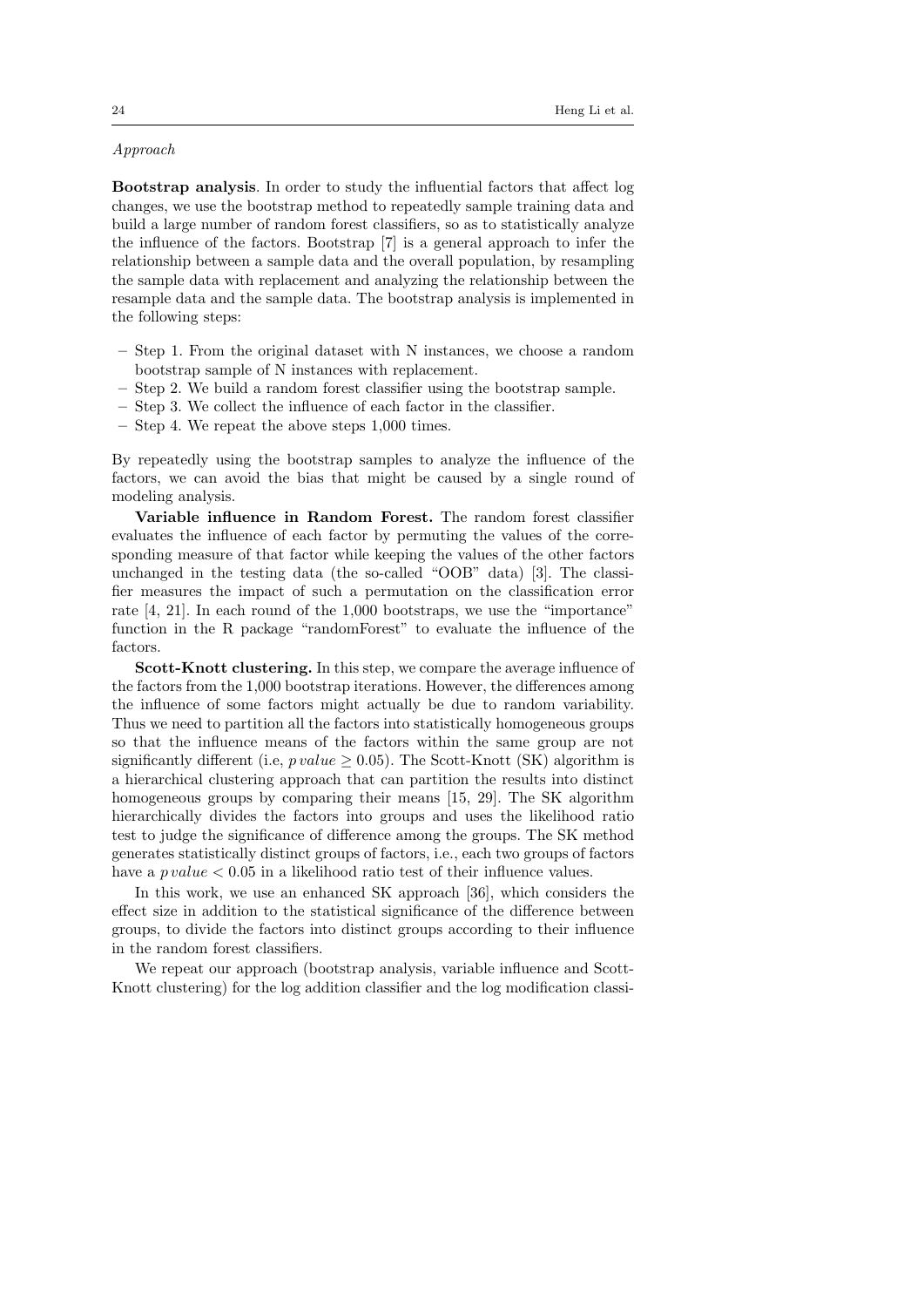|                | Hadoop                |                       | Directory Server |                       |                       |  |  |
|----------------|-----------------------|-----------------------|------------------|-----------------------|-----------------------|--|--|
| Group          | Factor                | <b>Influence Mean</b> | Group            | Factor                | <b>Influence Mean</b> |  |  |
|                | log density           | 0.149                 | 1                | catch clause          | 0.169                 |  |  |
| $\overline{2}$ | if statement          | 0.135                 |                  | if statement          | 0.169                 |  |  |
| 3              | catch clause          | 0.122                 | $\overline{2}$   | log density           | 0.134                 |  |  |
| 4              | log number            | 0.107                 | 3                | throw statement       | 0.125                 |  |  |
| 5              | method declaration    | 0.072                 | 4                | method declaration    | 0.085                 |  |  |
| 6              | average log length    | 0.069                 | 5                | log number            | 0.080                 |  |  |
|                | average log variables | 0.068                 | 6                | average log variables | 0.076                 |  |  |
| 8              | average log level     | 0.066                 | 7                | <b>SLOC</b>           | 0.072                 |  |  |
| 9              | <b>SLOC</b>           | 0.062                 | 8                | else clause           | 0.068                 |  |  |
| 10             | else clause           | 0.061                 | 9                | average log length    | 0.065                 |  |  |
|                |                       |                       |                  |                       |                       |  |  |
|                | HttpClient            |                       |                  | Qpid                  |                       |  |  |
| Group          | Factor                | <b>Influence Mean</b> | Group            | Factor                | <b>Influence Mean</b> |  |  |
|                | if statement          | 0.119                 | 1                | log density           | 0.155                 |  |  |
| $\overline{2}$ | log density           | 0.081                 | $\overline{2}$   | catch clause          | 0.125                 |  |  |
|                | log number            | 0.080                 | 3                | method declaration    | 0.095                 |  |  |
| 3              | average log length    | 0.074                 |                  | log number            | 0.095                 |  |  |
| 4              | average log level     | 0.072                 | 4                | if statement          | 0.094                 |  |  |
| 5              | average log variables | 0.066                 | 5                | average log level     | 0.082                 |  |  |
| 6              | method declaration    | 0.060                 | 6                | average log variables | 0.073                 |  |  |
|                | catch clause          | 0.057                 |                  | else clause           | 0.069                 |  |  |
| 8              | code churn in history | 0.052                 | 8                | average log length    | 0.064                 |  |  |

Table 8 The influence mean of the top 10 factors (measures) for the log change classifier, divided into distinct homogeneous groups by Scott-Knott clustering.

fier to study the most influential factors for log additions and log modifications respectively.

We also compare the influential factors with the log change reasons that we observed in our manual analysis step in RQ1. The connections between the two outcomes help us better understand the reasons behind developers' decision of changing logs.

#### Results

Change measures and product measures are the most influential factors for log changes. Table 8, Table 9 and Table 10 present the influence values of the 10 most influential predictor variables for the log change classifier, the log addition classifier and the log modification classifier, respectively. For each studied project, we measure the mean value of each factor's influence. The factors are divided into statistically distinct groups by a Scott-Knott test on the influence values. Overall, the most influential factors in these classifiers include the *if statement* (with a median group ranking of 2), *catch clause* (with a median group ranking of 3) and method declaration (with a median group ranking of 5) measures from the dimension of change measures, as well as the log density (with a median group ranking of 2), log number (with a median group ranking of 3.5), average log variables (with a median group ranking of 6), average log length (with a median group ranking of 6.5) and average log level (with a median group ranking of 6.5) measures from the dimension of product measures.

The strong influence of the measures from the change measures dimension indicates that log changes are highly associated with other code changes, and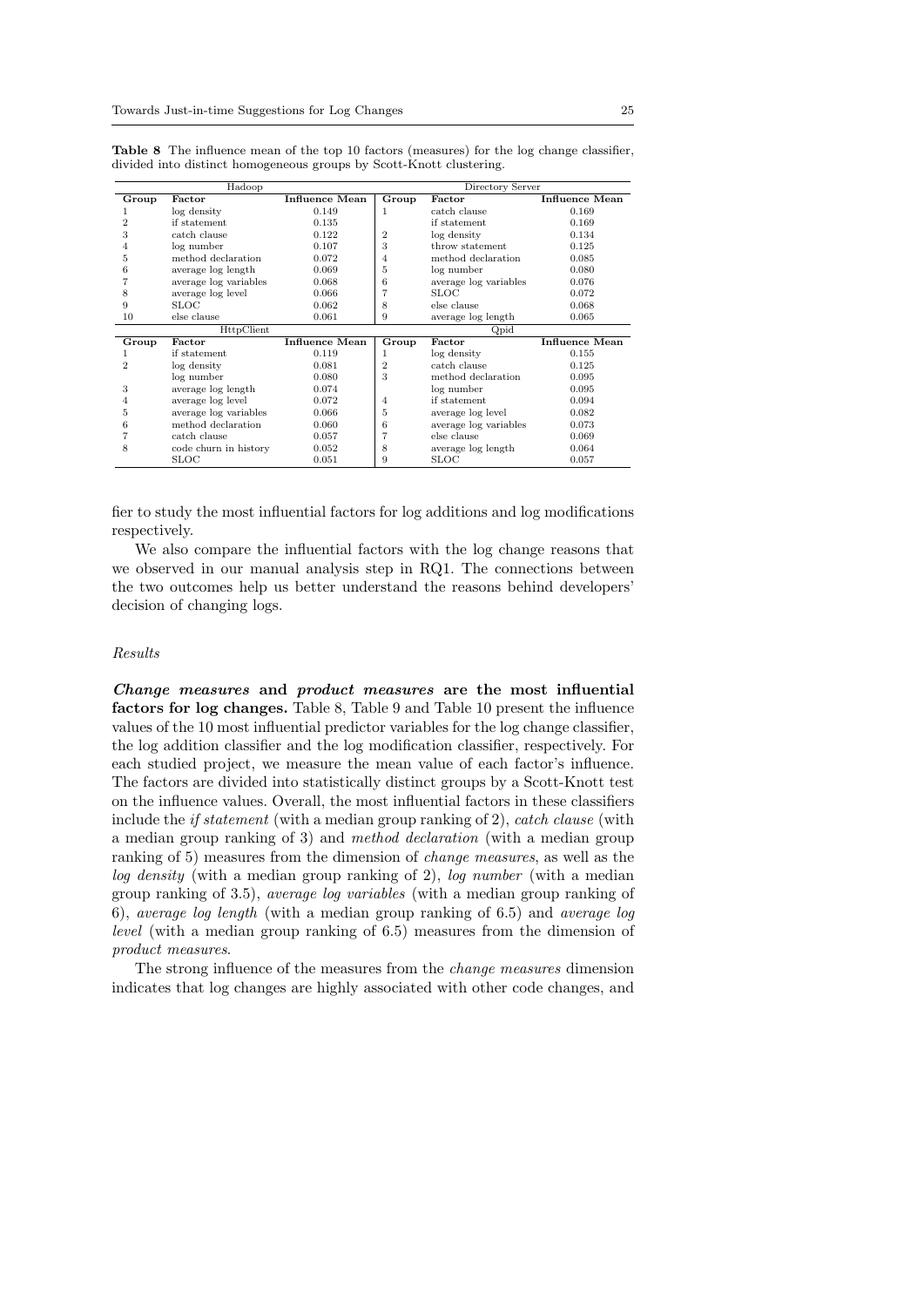|                | Hadoop                |                | Directory Server |                       |                       |  |  |  |
|----------------|-----------------------|----------------|------------------|-----------------------|-----------------------|--|--|--|
| Group          | Factor                | Influence Mean | Group            | Factor                | <b>Influence Mean</b> |  |  |  |
|                | catch clause          | 0.152          | 1                | catch clause          | 0.204                 |  |  |  |
| $\overline{2}$ | if statement          | 0.145          | $\overline{2}$   | if statement          | 0.182                 |  |  |  |
| 3              | log density           | 0.141          | 3                | throw statement       | 0.130                 |  |  |  |
| 4              | log number            | 0.102          | 4                | log density           | 0.124                 |  |  |  |
| 5              | else clause           | 0.092          | 5                | <b>SLOC</b>           | 0.096                 |  |  |  |
| 6              | average log level     | 0.079          | 6                | else clause           | 0.087                 |  |  |  |
|                | method declaration    | 0.070          | 7                | method declaration    | 0.086                 |  |  |  |
| 8              | <b>SLOC</b>           | 0.067          | 8                | average log length    | 0.081                 |  |  |  |
| 9              | average log length    | 0.065          | 9                | log number            | 0.070                 |  |  |  |
| 10             | fan-in                | 0.064          | 10               | $fan-in$              | 0.066                 |  |  |  |
|                | HttpClient            |                | Qpid             |                       |                       |  |  |  |
| Group          | Factor                | Influence Mean | Group            | Factor                | <b>Influence Mean</b> |  |  |  |
|                | if statement          | 0.121          | 1                | catch clause          | 0.162                 |  |  |  |
| $\overline{2}$ | log density           | 0.091          | $\overline{2}$   | log density           | 0.145                 |  |  |  |
| 3              | catch clause          | 0.085          | 3                | if statement          | 0.103                 |  |  |  |
| 4              | throw statement       | 0.081          | 4                | method declaration    | 0.091                 |  |  |  |
|                | log number            | 0.080          | 5                | log number            | 0.088                 |  |  |  |
| 5              | average log level     | 0.071          | 6                | average log variables | 0.082                 |  |  |  |
| 6              | average log variables | 0.066          |                  | average log level     | 0.073                 |  |  |  |
|                | average log length    | 0.064          | 8                | else clause           | 0.071                 |  |  |  |
| 7              | throws clause         | 0.059          | 9                | fan-in                | 0.065                 |  |  |  |
|                |                       |                |                  |                       |                       |  |  |  |

Table 9 The influence mean of the top 10 factors (measures) for the log addition classifier, divided into distinct homogeneous groups by Scott-Knott clustering.

|  |  |  |  |                                                                                 |  | <b>Table 10</b> The influence mean of the top 10 factors (measures) for the log modification |
|--|--|--|--|---------------------------------------------------------------------------------|--|----------------------------------------------------------------------------------------------|
|  |  |  |  | classifier, divided into distinct homogeneous groups by Scott-Knott clustering. |  |                                                                                              |

|                | Hadoop                |                       | Directory Server |                       |                       |  |
|----------------|-----------------------|-----------------------|------------------|-----------------------|-----------------------|--|
| Group          | Factor                | <b>Influence Mean</b> | Group            | Factor                | <b>Influence Mean</b> |  |
|                | log density           | 0.191                 | 1                | log number            | 0.177                 |  |
| $\overline{2}$ | log number            | 0.160                 | $\overline{2}$   | log density           | 0.168                 |  |
| 3              | if statement          | 0.142                 | 3                | average log length    | 0.155                 |  |
| 4              | average log variables | 0.106                 | 4                | if statement          | 0.117                 |  |
| 5              | method declaration    | 0.100                 | 5                | method declaration    | 0.109                 |  |
| 6              | average log length    | 0.097                 | 6                | average log variables | 0.098                 |  |
|                | average log level     | 0.089                 | 7                | <b>SLOC</b>           | 0.092                 |  |
|                | fan-in                | 0.088                 | 8                | average log level     | 0.076                 |  |
| 8              | <b>SLOC</b>           | 0.084                 | 9                | fan-in                | 0.071                 |  |
| 9              | code churn in history | 0.071                 | 10               | throw statement       | 0.063                 |  |
|                | HttpClient            |                       | Qpid             |                       |                       |  |
| Group          | Factor                | <b>Influence Mean</b> | Group            | Factor                | <b>Influence Mean</b> |  |
|                | log number            | 0.140                 | 1                | log density           | 0.184                 |  |
| $\overline{2}$ | if statement          | 0.110                 | $\overline{2}$   | log number            | 0.165                 |  |
| 3              | log density           | 0.096                 | 3                | if statement          | 0.106                 |  |
|                | average log variables | 0.096                 | 4                | average log variables | 0.101                 |  |
| 4              | method declaration    | 0.093                 |                  | catch clause          | 0.101                 |  |
| 5              | average log level     | 0.091                 | 5                | average log level     | 0.095                 |  |
| 6              | <b>SLOC</b>           | 0.076                 | 6                | average log length    | 0.090                 |  |
|                | average log length    | 0.068                 | 7                | method declaration    | 0.087                 |  |
| 8              | code churn in history | 0.058                 | 8                | <b>SLOC</b>           | 0.070                 |  |
| 9              | fan-in                | 0.047                 | 9                | fan-in                | 0.068                 |  |

this is in accordance with the fact that the block change reasons are the most frequent reasons that we observed in our manual analysis. In particular, the influence of the catch clause measure suggests a strong association between exception handling and logging, and this matches with the adding/deleting try-catch block reason that is observed in our manual analysis. This result also quantitatively supports best practices recommendation that exceptionhandling code should log the information that is associated with the excep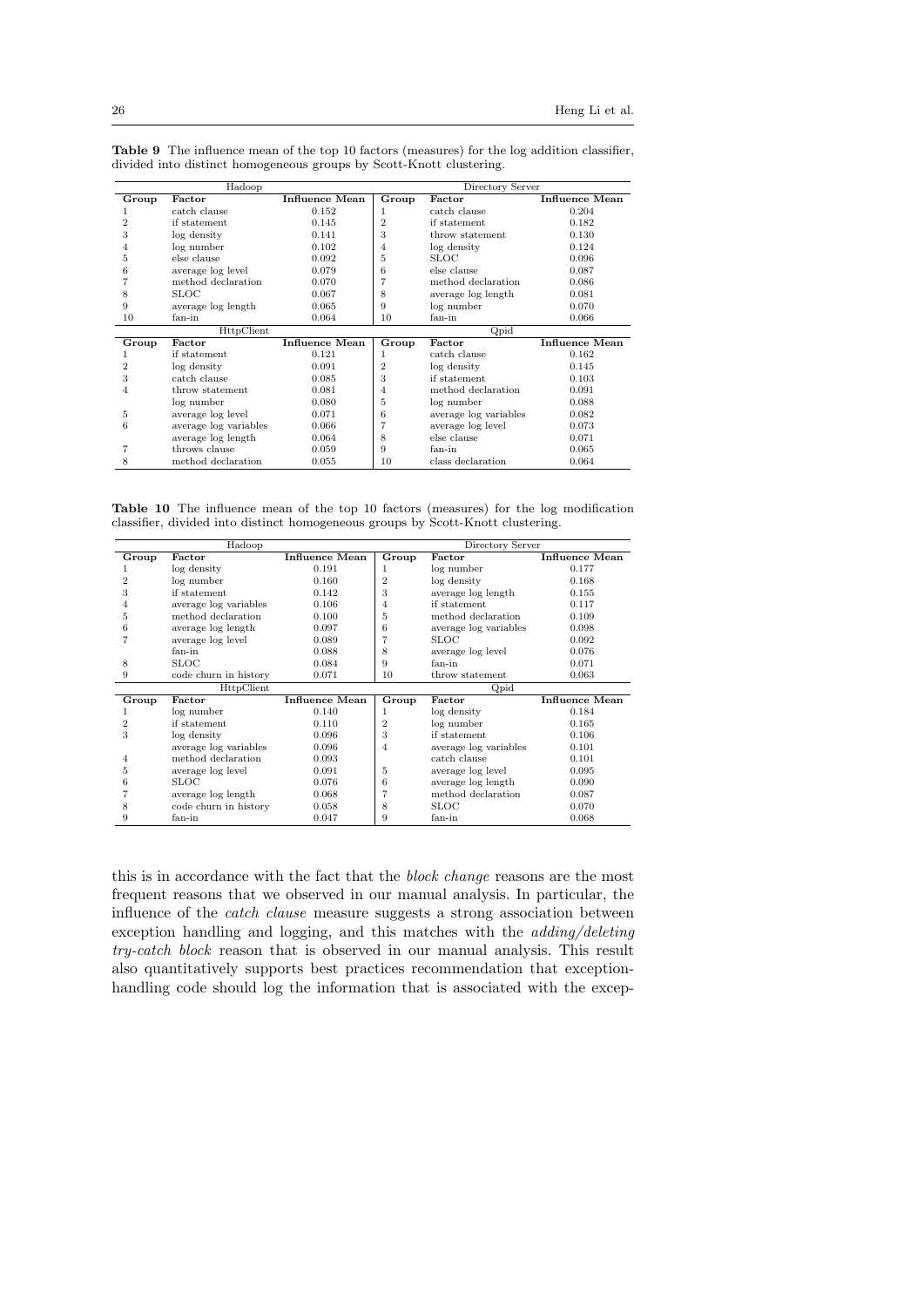tion being handled [1, 25]. The strong influence of the if statement and if-null statement measures (if-null statement has a high correlation with if statement) shows that developers tend to change logging statements while changing conditional branches, and this corresponds to the adding/deleting branch and adding/deleting if-null branch reasons that we observed in RQ1. As another influential factor from the change measures family, the method declaration measure suggest that the change of a method declaration is strong indicator for log changes. Again, this result consents with manually detected reason adding/deleting method.

The great influence of the measures from the product measures dimension implies that the current snapshot of the source code impacts the logging decisions of developers. Specifically, the log density and log number measures being influential factors indicates that log changes occur more in code snippets with higher log density, and this agrees with our manually-observed log improvement and logging issue reason categories; the influence of the average log level, average log length and average log variables measures shows that the characteristics of the existing logging statements impact developers' decision on whether to change logs in a commit, which also corresponds to the manually detected reason categories log improvement and logging issue.

Change measures are the most influential measures for the log addition classifier, while product measures are the most influential ones for the log modification classifier. Developers tend to add logging statements when adding contextual code. The current snapshot of the source code is the best indicator for log modifications. This result agrees with the observations from our manual analysis that the most frequent reasons for log additions are from the block change category, while the reasons for log modifications are from the log improvement, dependence-drive change and the logging issue categories. The catch clause (with a median group ranking of 1 in the log addition classifier) and if statement (with a median group ranking of 2 in the log addition classifier) measures from the change measures dimension play the most influential roles in the log addition classifier. Developers tend to add logging statements when they are adding exception catching block (catch) or dealing with a conditional branch. The log density and log number measures (both with a median group ranking of 1.5 in the log modification classifier) from the product measures dimension are the most influential measures for the log modification classifier, which means that log modifications occur more often in code snippets with high log density.

Different projects present different log change practices. The *catch* clause measure is one of the most influential indicators for a log change in the Hadoop, Directory Server, and Qpid projects, with a group ranking of 3, 1, and 2, respectively; however, the catch clause measure is a less influential indicator for log changes in the  $HttpClient$  project (with a group ranking of 7). This might imply that developers for the HttpClient project are less likely to log exception-handling blocks; or it maybe because that there are significantly less changes of catch clauses for the HttpClient project compared to other three projects. However, the latter inference is unlikely since 18.5%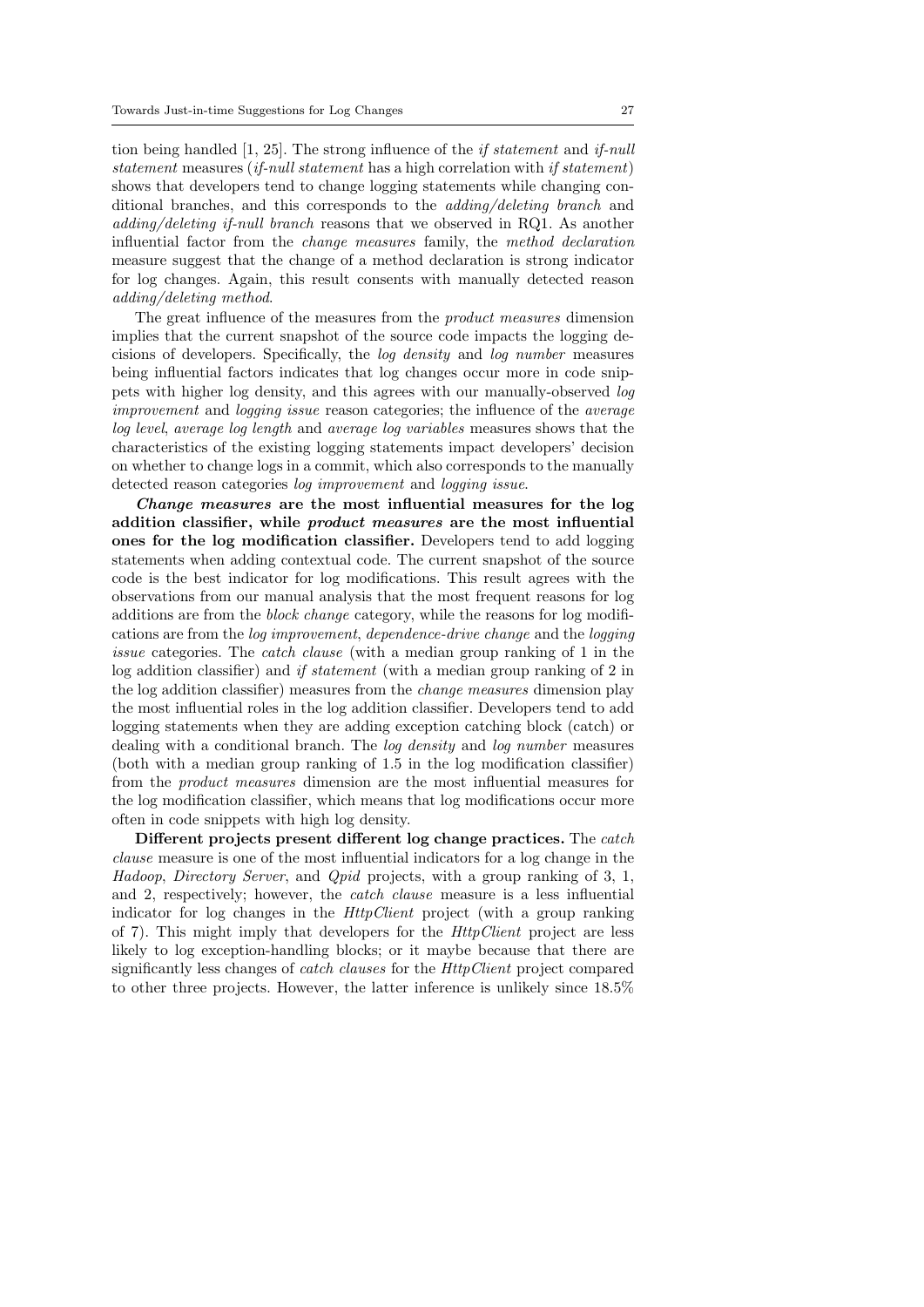Ĭ.

l.

of the commits for the HttpClient project contain changes to catch clauses, while that proportions are  $21.0\%$ ,  $20.3\%$  and  $27.5\%$  for the Hadoop, Directory Server, and *Qpid* projects, respectively.

For the log addition classifier, the throw statement measure shows much stronger explanatory power in the Directory Server and HttpClient projects (with a group ranking of 3 and 4, respectively) than that in the other two projects. This difference might indicate that developers for the Directory Server and *HttpClient* projects are more likely to add logging statements when they throw an exception; or it maybe due to the rareness of changes of throw statement in the Hadoop and *Qpid* projects. Again, the latter inference is not likely since the proportions of commits that contain changes to throw statement are 26.5% and 28.6% for the Hadoop and Qpid projects, respectively, and these proportions for the Directory Server and HttpClient projects are 25.8% and 22.8% respectively.

Code changes in a commit and the current snapshot of the source code are the most influential indicators for a log change in a commit. Change measures are the most influential factors for the log addition classifier, while product measures are the most influential factors for the log modification classifier.

# 5 Discussion

✄

 $\overline{a}$ 

Discussion regarding log-changing-only commits. Our random forest classifiers aim to provide developers with just-in-time log change suggestions when they commit code changes. However, developers sometimes also change logging statements without affecting other source code (we call such commits as log-changing-only commits). In such cases, our approach cannot provide just-in-time log change suggestions. As shown in Table 11, the log-changingonly commits take up 1.2% to 4.2% of all the commits that change logging statements. By manually examining all these log-changing-only commits, we find that a log-changing-only commit occurs when either 1) the developers have not correctly implemented the needed logging statements in the first place, or 2) the requirements of logging have changed afterwards. The following example shows that a logging statement was missing in an exception handling code, which increased the difficulty of finding the root cause of a reported bug (i.e., QPID-1352<sup>16</sup>). A log-changing-only commit (704187) added a logging statement in the exception handling block so that "hopefully the next time it shows up we have a bit more info".

```
/* Project: Qpid; Commit:704187
```

```
* File: /incubator/qpid/trunk/qpid/java/client/src/main/java/
```
org/apache/qpid/client/AMQConnection.java

Commit message: "log the original exception so we don't lose the stack trace"

<sup>16</sup> https://issues.apache.org/jira/browse/QPID-1352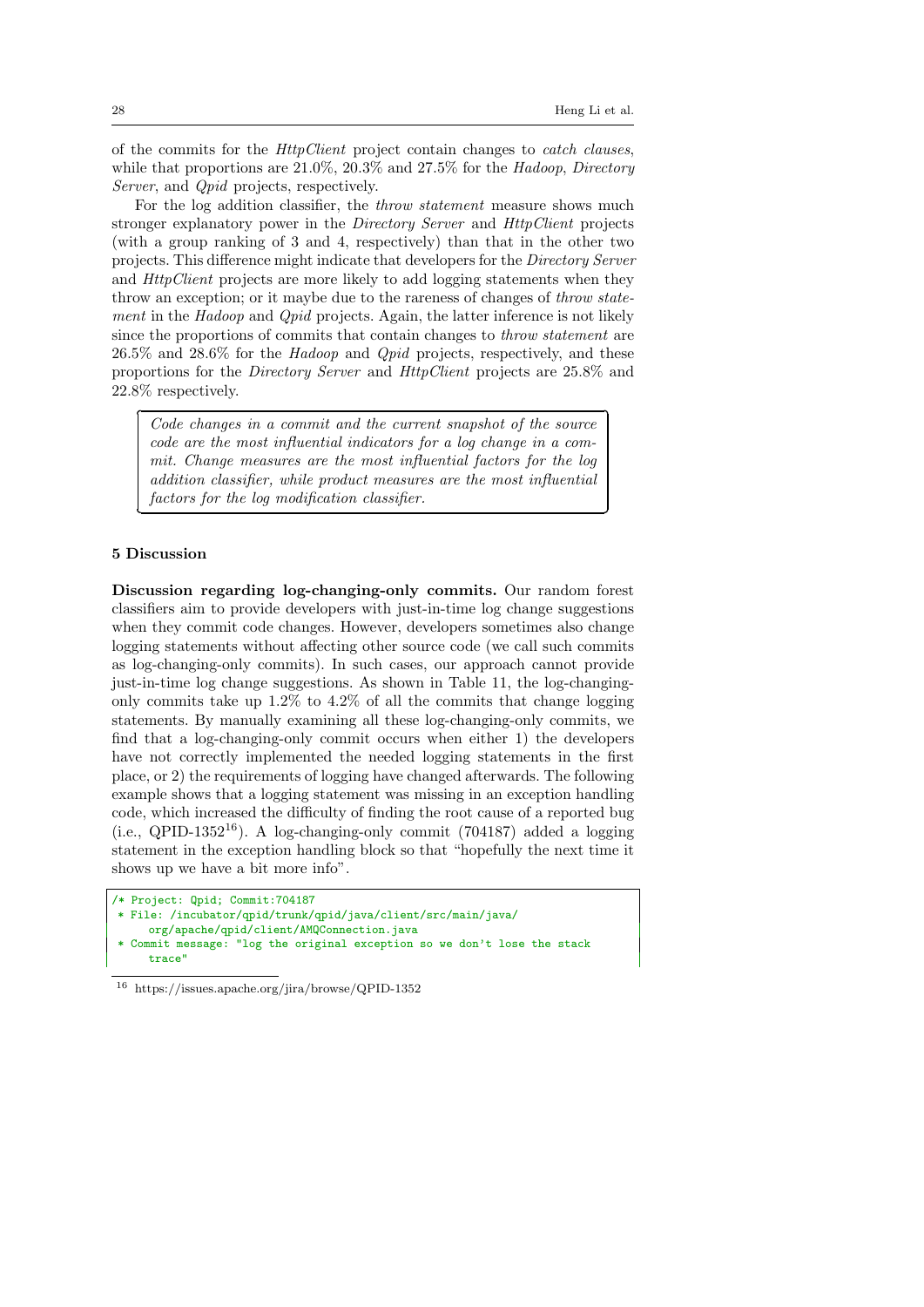Table 11 Number of log-changing-only commits.

| Project      | Log-changing commits | Log-changing-only commits |          |           |           |
|--------------|----------------------|---------------------------|----------|-----------|-----------|
|              |                      | Change logs               | Add logs | Del. logs | Mod. logs |
| Hadoop       | 1621                 | 68 (4.2%)                 | 20       |           | 49        |
| Directory S. | 1130                 | $32(2.8\%)$               |          |           | 24        |
| HttpClient   | 252                  | $3(1.2\%)$                |          |           |           |
| Qpid         | 908                  | $26(2.9\%)$               |          |           | 14        |
| Total        | 3911                 | $129(3.3\%)$              | 38       | 24        | 88        |

```
* JIRA issue report: "I've committed a change to log the original error. I
    can't reproduce this on my system, so hopefully the next time it shows
    up we have a bit more info."
*/
catch (AMQException e)
{
   logger.error("error:", e);
  JMSException jmse = new JMSException("Error closing connection: " + e);
  jmse.setLinkedException(e);
  throw jmse;
}
```
The commit listed below, in contrast, removes two logging statements which were previously inserted for debugging purposes, because the requirement of logging has changed: they don't need the debug message anymore.

```
/* Project: Qpid; Commit: 1230013
* File: /qpid/trunk/qpid/java/broker/src/main/java/
     org/apache/qpid/server/subscription/DefinedGroupMessageGroupManager.java
* Commit message: "Remove debugging log statements"
*/
 if(newState == QueueEntry.State.ACQUIRED)
 {
   - _logger.debug("Adding to " + _group);
   _group.add();
 }
 else if(oldState == QueueEntry.State.ACQUIRED)
 {
   - _logger.debug("Subtracting from " + _group);
   _group.subtract();
 }
```
Table 11 presents the number of log-changing-only commits that add, delete and modify logging statements, respectively. 88 out of 129 (68.2%) logchanging-only commits modify existing logging statements, while 38 (29.5%) of them add new logging statements. Developers are least likely to delete a logging statement without changing other source code: only 24 (18.6%) of the log-changing-only commits delete logging statements. If developers forget to add, delete or modify a logging statement, leading to a log-changing-only commits afterwards, our approach would help developers avoid forgetting to change logs in the first place. If current logging statements need to be fixed or improved, our approach cannot provide such suggestion without the context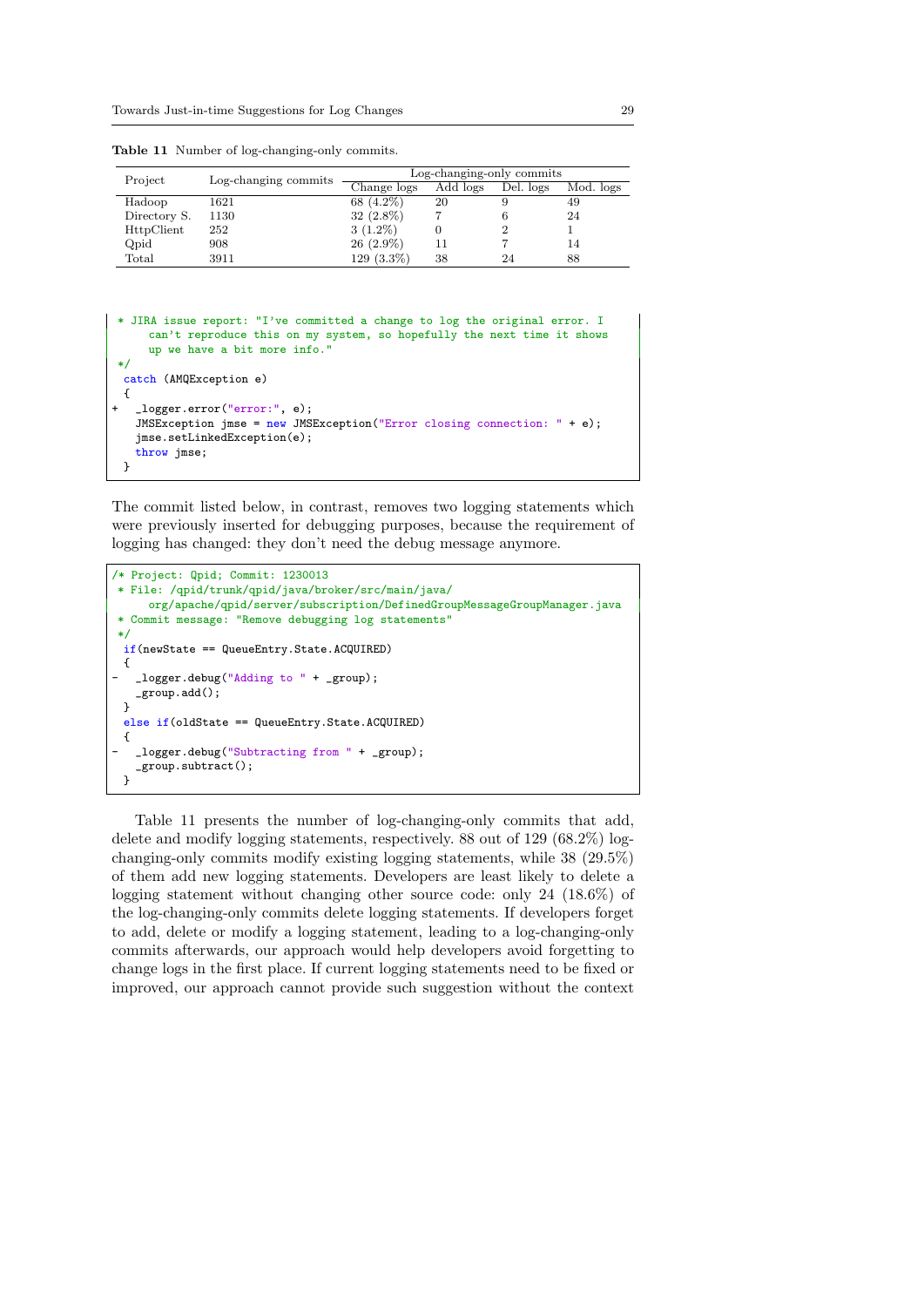of other code changes. In the studied projects, however, the log-changing-only commits represent 1.2% to 4.2% of the commits that change logging statements.

## 6 Threats to Validity

#### 6.1 External Validity

The external threat to validity is concerned with the generalization of the results. In our work, we investigated four open source projects that are of different domains and sizes. However, since other software systems may follow different logging practices, the results may not generalize to other systems. Further, we only analyze Java source code in this study, thus the results may not generalize to systems that are developed in non-Java languages.

## 6.2 Internal Validity

The manual analysis for log change reasons is subjective by definition, and it is very difficult, if not impossible, to ensure the correctness of all the inferred log change reasons. We classified the log change reasons into four categories; however, there may be different categorizations. Nevertheless, there is a strong agreement between the results of our manual and automated analysis.

The random forest modeling results present the relation between log changes and a set of software measures. The relation does not represent the casual effects of these measures on log changes. In order to learn log change reasons from the modeling results, we link the influential factors in the random forest classifiers back to the manually detected reasons while analyzing the importance factors in these classifiers. Future studies should conduct longitudinal developer studies or interviews to further understand the rationale for log changes.

In this study we only analyze Java source code. However, the project  $Qpid$ is developed in multiple languages including Java,  $C++$ ,  $C\#$ , Perl, Python and Ruby. Although a large percent of Qpid code (2,995 Java files out of totally 4,757 source code files) is developed in Java, the results still can not fully represent its log change practices.

In this paper we learn developers' logging practices in the past and leverage the learned knowledge to provide suggestions for future log changes. Our study is based on the assumption that these projects' logging practices are appropriate and are good practices that future changes should follow. However, the logging practices in these projects may not be always appropriate. In order to avoid learning the bad practices, we choose several successful open source projects which follow a strict code review process.

In this paper we study the development of logging statements in the source code. However, we don't consider whether these logging statements would actually output log messages during the system execution (i.e., the dynamic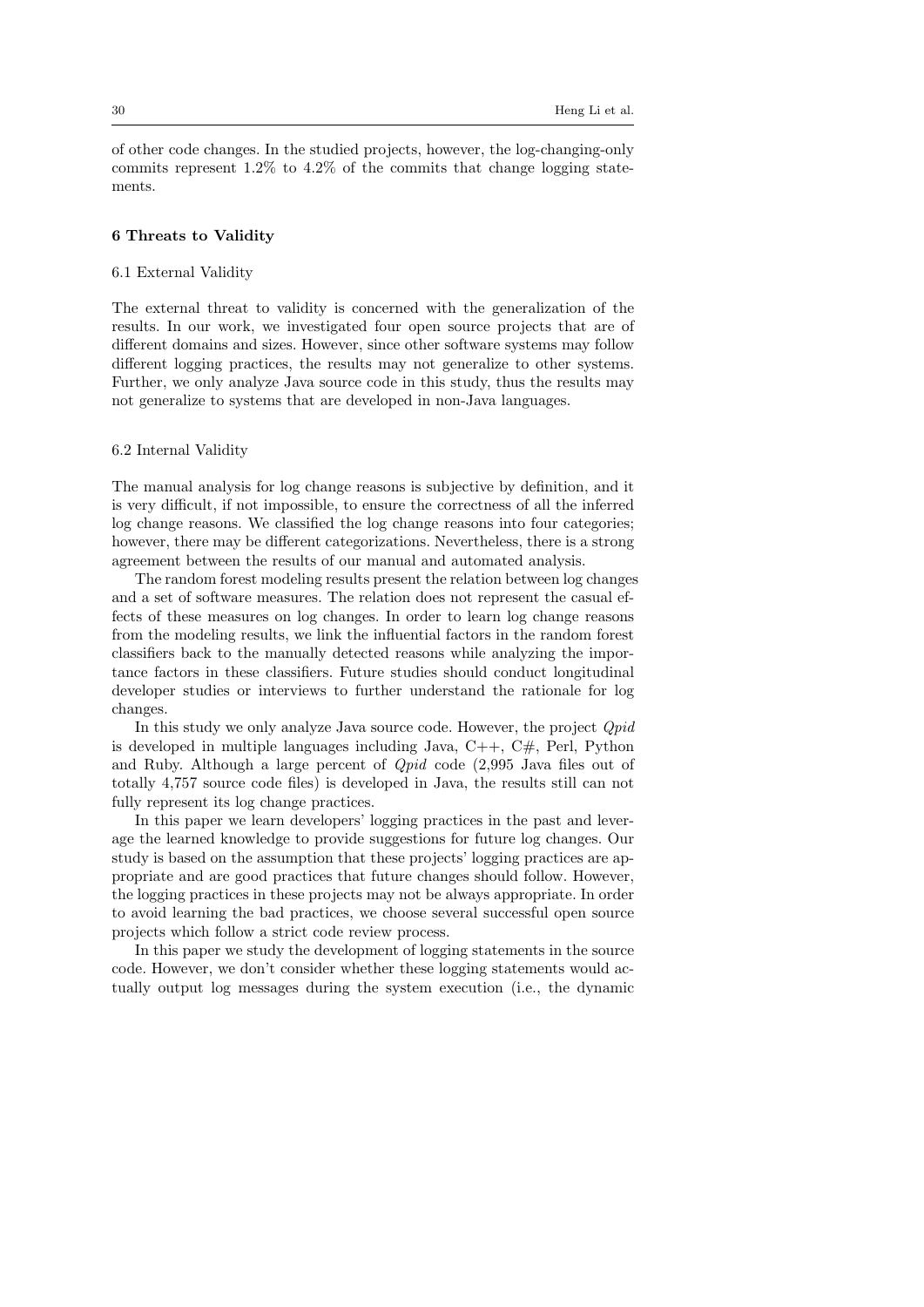impact). Whether a logging statement can output log messages depends on various dynamic information such as: 1) whether the path of the logging statement is executed; 2) whether the level of the logging statement is turned on to print messages. Extending our paper by leveraging dynamic information is a promising avenue for future work.

In the results of RQ3, we analyze the influential factors that impact the log changes. The explanations are inferred based on the modeling results and our manual exploration of log change reasons. However, they are not necessarily the actual causes that lead to log changes, instead they are just possible explanations to the logging practices of the studied projects.

## 6.3 Construct Validity

The construct threat is concerned with how we identify log changes. We identify log changes using a set of predefined regular expressions. The regular expressions may not identify all the log changes. For example, developers may define their own logging functions which are difficult to track. However, our approach can detect all the logging statements that leverage the standard logging libraries with a precision of 100%. Future studies might consider using a static analysis approach. Nevertheless, a manual verification of the nonstandard (i.e., defined by developers themselves) logging functions will always be needed since it is impossible to automatically determine whether a function is a logging wrapper function.

We identify a log modification by calculating the Levenshtein distance ratio between a pair of added and deleted logging statements. Two logging statements are considered similar if the Levenshtein distance ratio between them is larger than a specified threshold (L-threshold). In this paper, we choose an L-threshold value of 0.5 to identify a log modification. However, this approach is not guaranteed to identify all log modifications. In order to address this threat, we perform a sensitivity analysis to measure the impact of the Lthreshold value on the identification of log modifications for all the log changes in the Hadoop project. Specifically, we change the L-threshold to 0.4 and 0.6 and examine the difference of the identification results for these two thresholds. Table 12 shows summary statistics of the identification results using the 0.4, 0.5 and 0.6 L-thresholds. We identify 1,861 log modifications using the 0.5 threshold; while we identify 1,932  $(+3.8\%)$  and 1,788  $(-3.9\%)$  modifications for the 0.4 and 0.6 L-thresholds, respectively. The results show that using a different L-threshold does not lead to a large change in the number of identified log modifications.

We examine the amount of added logging statements that are classified differently (i.e., classified as a log addition or a part of a log modification) when using different L-thresholds. We find that there are only 248 out of 7,215 (3.4%) added logging statements that are classified differently using different L-thresholds. We manually examine these 248 added logging statements that are classified differently and identify which L-threshold can accurately classify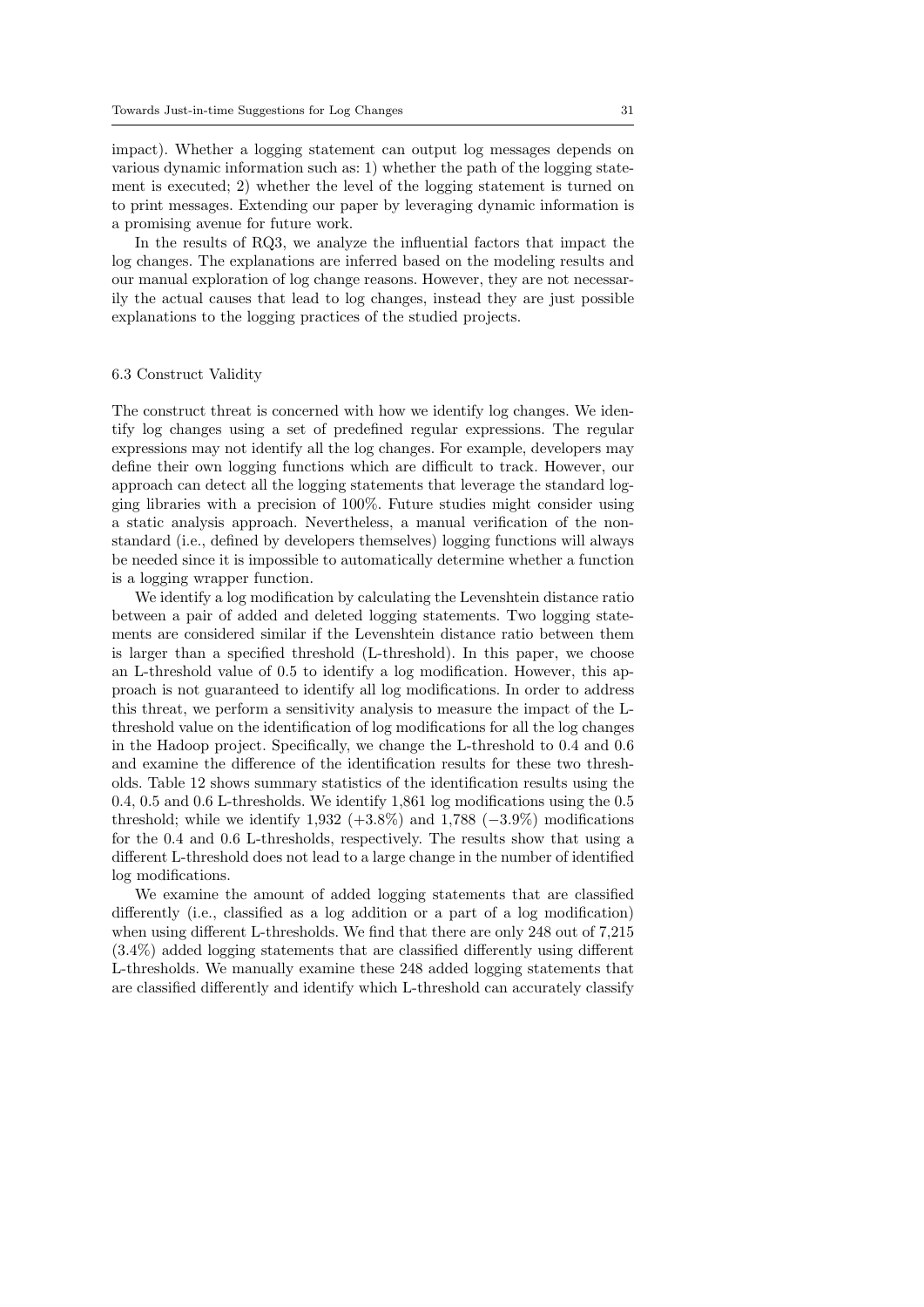the added logging statements. We find that using 0.5 as a threshold has the highest accuracy. In particular, 106 out of the 248 (42.7%) added logging statements that are classified differently are correctly classified by using the 0.4 threshold; 162 (65.3%) of the added logging statements are correctly classified using the 0.5 threshold; and 149 (60.1%) of the added logging statements are correctly classified using the 0.6 threshold.

Table 12 L-threshold's impact on the identification of log modifications (for the Hadoop project). The values in the brackets are the percentages of difference when compared with the 0.5 L-threshold.

| L-threshold | log addition     | log deletion     | log modification |
|-------------|------------------|------------------|------------------|
| 0.4         | $5,283(-1.3\%)$  | $2,217(-3.1\%)$  | $1,932 (+3.8\%)$ |
| 0.5         | 5.354            | 2.288            | 1.861            |
| 0.6         | $5,427 (+1.4\%)$ | $2,361 (+3.2\%)$ | $1,788(-3.9\%)$  |

In this paper we choose 25 software measures (as listed in Table 3) based on our manual analysis results and our intuition. However, there may be other measures, such as OO measures [6], that can assist in suggesting log changes. Some feature learning techniques may also help improve the performance of our classifiers. As a first step of suggesting proper log changing practices, we aim to show the benefit of leveraging historical information for providing log change suggestions in the future. We expect more measures or feature learning techniques to be proposed in follow-up research in order to provide more accurate classifiers to suggest log changes.

This paper proposes an approach that can provide developers with suggestions on whether to change a logging statement when they commit code changes. Future work may include real developers' feedback to better evaluate and further improve the usefulness of our approach.

# 7 Conclusions

In this work, we leverage machine learning classifiers to provide just-in-time suggestions for changing logs when developers commit code changes. We firstly manually investigate a statistically representative random sample of log changes from four open source projects Hadoop, Directory Server, Commons Http-Client, and Qpid, in order to understand the reasons behind log changes. Based on the results of our manual analysis and our experiences, we derive measures as input into random forest classifiers to model the drivers for log changes. Our experimental results show that the random forest classifiers can accurately provide just-in-time log change suggestions using a within and across projects evaluation. Finally, we study which measures play influential roles in the models and thereby influence log changing practices the most. Some of the key findings of our study are as follows:

– Log change reasons can be grouped along four categories: block change, log improvement, dependence-driven change, and logging issue.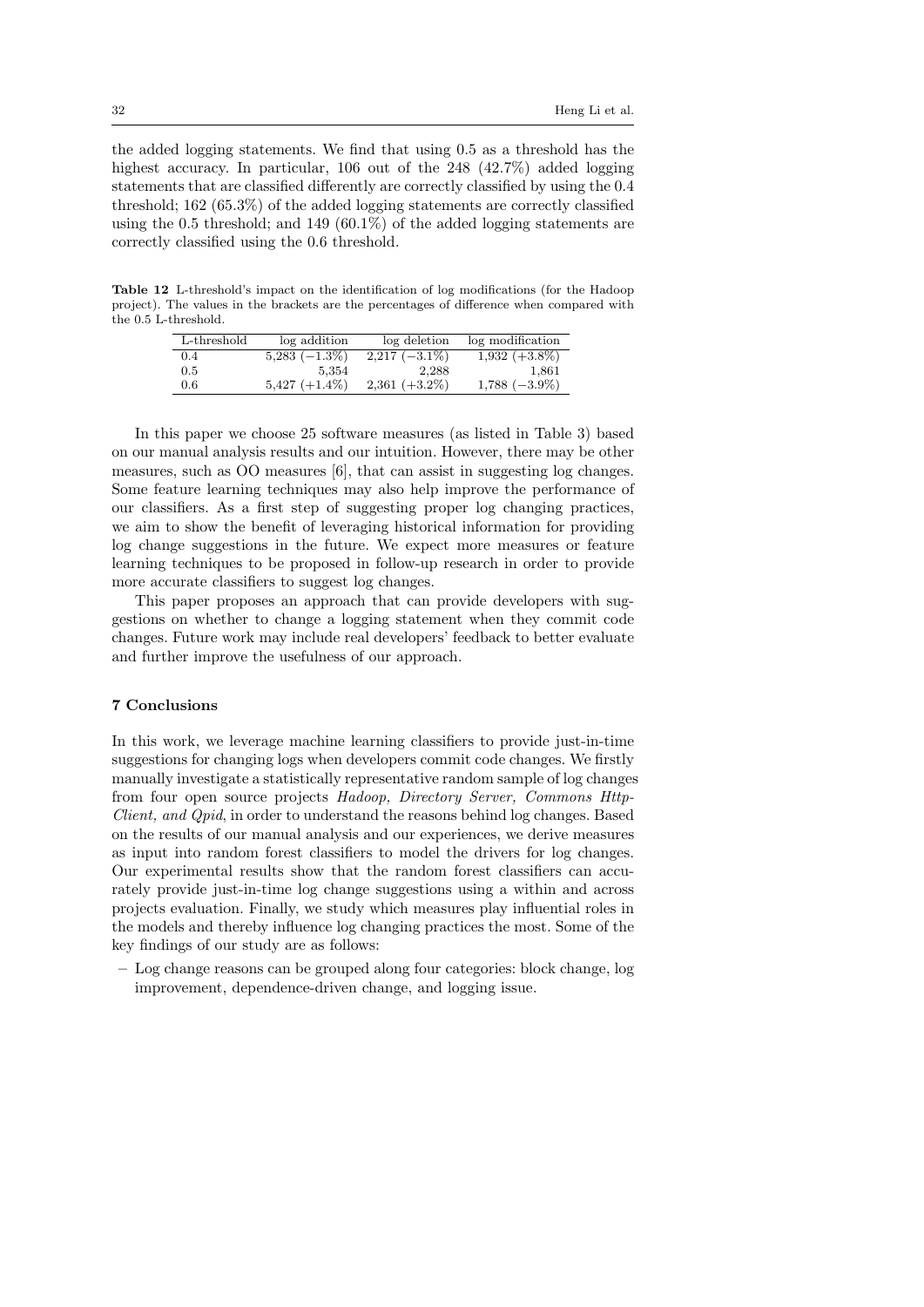- Our random forest classifiers can provide accurate just-in-time suggestions for log changes. The classifiers trained from historical data of the same project achieve a balanced accuracy of 0.76 to 0.82; the classifiers trained from other projects reach a balanced accuracy of 0.76 to 0.80 and an AUC of 0.84 to 0.88.
- Code changes in a commit and the current snapshot of the source code are the most influential factors for determining the likelihood of a log change in a commit.

Our work provides insights about the reasons why developers change (add, modify or delete) logging statements in their code. Inexperienced developers may learn from these reasons to understand the current logging practice (e.g., the need to add logging statements when changing catch blocks). Our findings also show that developer can leverage machine learning models to guide their log changing practices.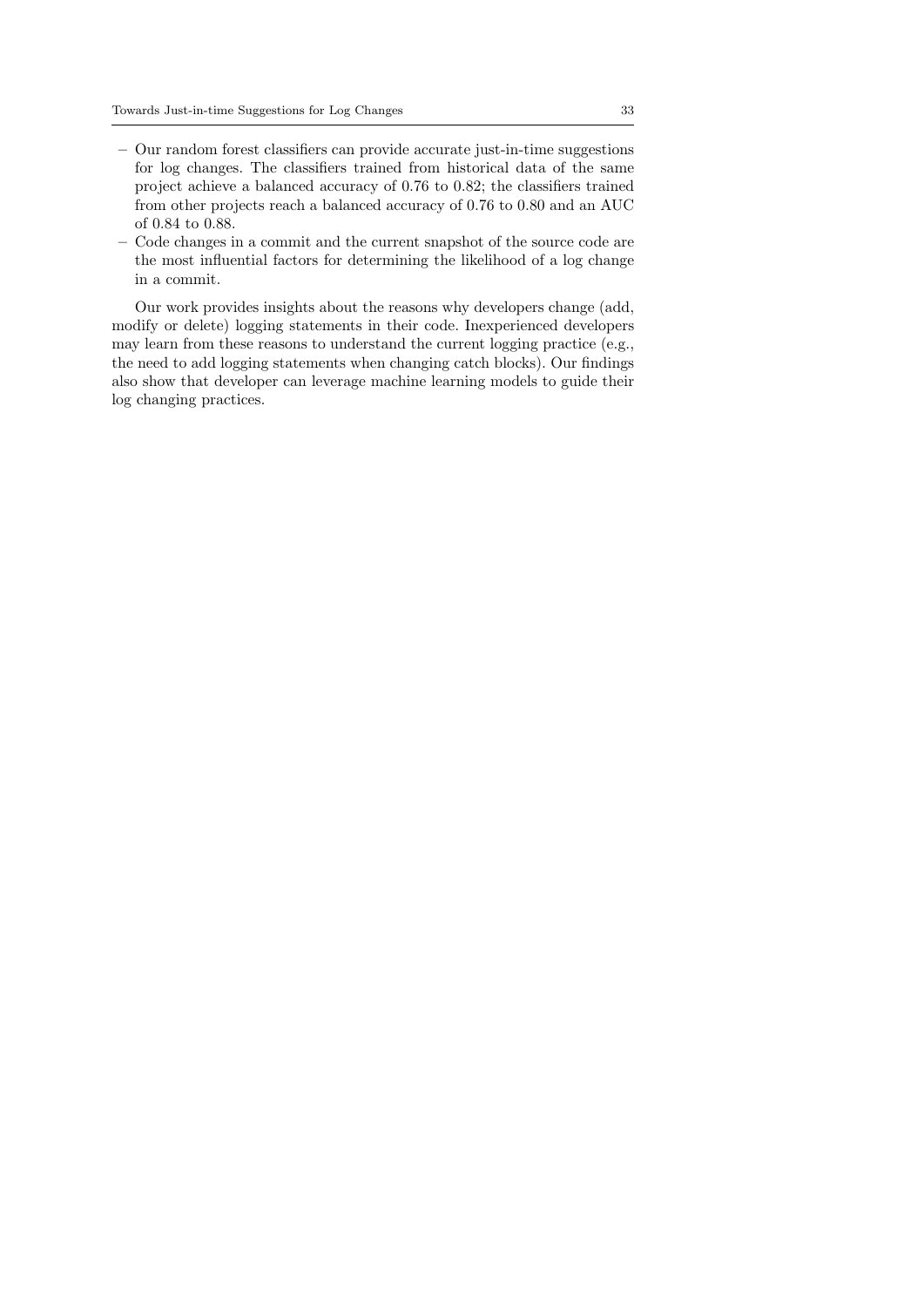# References

- 1. Apache-Commons (2016) Best practices logging exceptions. http:// commons.apache.org/proper/commons-logging/guide.html
- 2. Bitincka L, Ganapathi A, Sorkin S, Zhang S (2010) Optimizing data analysis with a semi-structured time series database. In: Proceedings of the 2010 Workshop on Managing Systems via Log Analysis and Machine Learning Techniques, USENIX Association, Berkeley, CA, USA, SLAML'10, pp 7–7
- 3. Breiman L (2001) Random forests. Machine learning 45(1):5–32
- 4. Breiman L (2002) Manual on setting up, using, and understanding random forests v3. 1. Statistics Department University of California Berkeley, CA, USA
- 5. Cohen I, Goldszmidt M, Kelly T, Symons J, Chase JS (2004) Correlating instrumentation data to system states: A building block for automated diagnosis and control. In: Proceedings of the 6th Conference on Symposium on Opearting Systems Design & Implementation - Volume 6, USENIX Association, Berkeley, CA, USA, OSDI' 04, pp 16–16
- 6. DAmbros M, Lanza M, Robbes R (2012) Evaluating defect prediction approaches: a benchmark and an extensive comparison. Empirical Software Engineering 17(4-5):531–577
- 7. Efron B (1979) Bootstrap methods: another look at the jackknife. The annals of Statistics pp 1–26
- 8. Fu Q, Lou JG, Wang Y, Li J (2009) Execution anomaly detection in distributed systems through unstructured log analysis. In: Proceedings of the 2009 Ninth IEEE International Conference on Data Mining, IEEE Computer Society, Washington, DC, USA, ICDM '09, pp 149–158
- 9. Fu Q, Lou JG, Lin Q, Ding R, Zhang D, Xie T (2013) Contextual analysis of program logs for understanding system behaviors. In: Proceedings of the 10th Working Conference on Mining Software Repositories, IEEE Press, Piscataway, NJ, USA, MSR '13, pp 397–400
- 10. Fu Q, Zhu J, Hu W, Lou JG, Ding R, Lin Q, Zhang D, Xie T (2014) Where do developers log? an empirical study on logging practices in industry. In: Companion Proceedings of the 36th International Conference on Software Engineering, ACM, New York, NY, USA, ICSE Companion '14, pp 24–33
- 11. Fukushima T, Kamei Y, McIntosh S, Yamashita K, Ubayashi N (2014) An empirical study of just-in-time defect prediction using cross-project models. In: Proceedings of the 11th Working Conference on Mining Software Repositories, ACM, New York, NY, USA, MSR 2014, pp 172–181
- 12. Ghotra B, McIntosh S, Hassan AE (2015) Revisiting the impact of classification techniques on the performance of defect prediction models. In: Proceedings of the 37th International Conference on Software Engineering - Volume 1, IEEE Press, Piscataway, NJ, USA, ICSE '15, pp 789–800
- 13. Glerum K, Kinshumann K, Greenberg S, Aul G, Orgovan V, Nichols G, Grant D, Loihle G, Hunt G (2009) Debugging in the (very) large: Ten years of implementation and experience. In: Proceedings of the ACM SIGOPS 22Nd Symposium on Operating Systems Principles, ACM, New York, NY,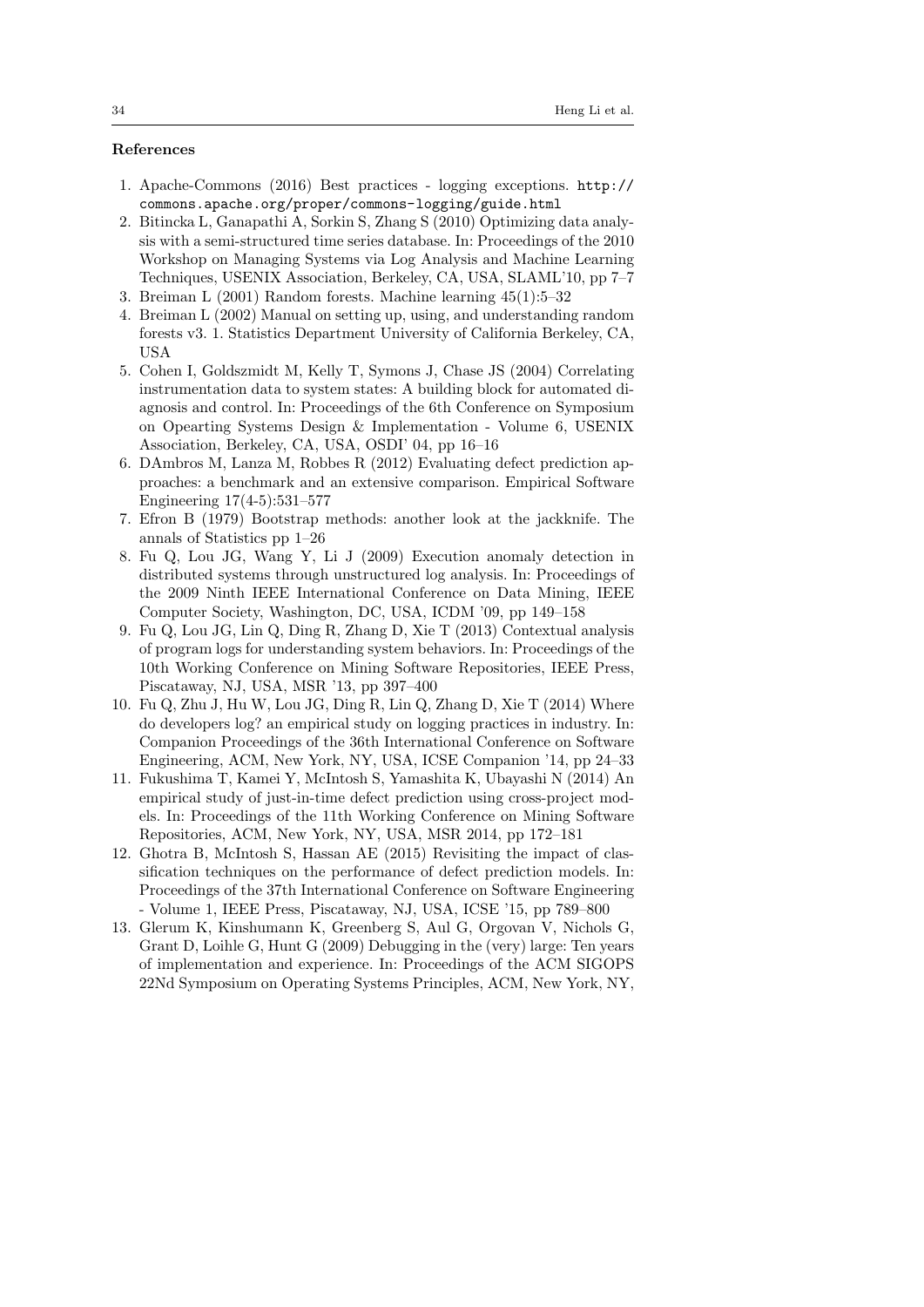USA, SOSP '09, pp 103–116

- 14. Gülcü C, Stark S (2003) The complete log4j manual. QOS.CH, Lausanne, Switzerland
- 15. Jelihovschi EG, Faria JC, Allaman IB (2014) Scottknott: A package for performing the scott-knott clustering algorithm in R. Trends in Applied and Computational Mathematics 15(1):3–17
- 16. Kabinna S, Bezemer CP, Shang W, Hassan AE (2016) Logging library migrations: A case study for the apache software foundation projects. In: Proceedings of the 13th International Conference on Mining Software Repositories, MSR '16 (Accepted)
- 17. Kamei Y, Shihab E, Adams B, Hassan AE, Mockus A, Sinha A, Ubayashi N (2013) A large-scale empirical study of just-in-time quality assurance. IEEE Transactions on Software Engineering 39(6):757–773
- 18. Kamei Y, Fukushima T, McIntosh S, Yamashita K, Ubayashi N, Hassan AE (2015) Studying just-in-time defect prediction using cross-project models. Empirical Software Engineering pp 1–35
- 19. Kavulya S, Tan J, Gandhi R, Narasimhan P (2010) An analysis of traces from a production mapreduce cluster. In: Proceedings of the 2010 10th IEEE/ACM International Conference on Cluster, Cloud and Grid Computing, IEEE Computer Society, Washington, DC, USA, CCGRID '10, pp 94–103
- 20. Levenshtein VI (1966) Binary codes capable of correcting deletions, insertions, and reversals. In: Soviet physics doklady, vol 10, pp 707–710
- 21. Liaw A, Wiener M (2002) Classification and regression by randomforest. R news 2(3):18–22
- 22. Mariani L, Pastore F (2008) Automated identification of failure causes in system logs. In: Proceedings of the 2008 19th International Symposium on Software Reliability Engineering, IEEE Computer Society, Washington, DC, USA, ISSRE '08, pp 117–126
- 23. Mariani L, Pastore F, Pezze M (2009) A toolset for automated failure analysis. In: Proceedings of the 31st International Conference on Software Engineering, IEEE Computer Society, Washington, DC, USA, ICSE '09, pp 563–566
- 24. McIntosh S, Kamei Y, Adams B, Hassan AE (2014) The impact of code review coverage and code review participation on software quality: A case study of the qt, vtk, and itk projects. In: Proceedings of the 11th Working Conference on Mining Software Repositories, ACM, New York, NY, USA, MSR '14, pp 192–201
- 25. Microsoft-MSDN (2016) Logging an exception. https://msdn. microsoft.com/en-us/library/ff664711(v=pandp.50).aspx
- 26. Nagappan N, Ball T (2007) Using software dependencies and churn metrics to predict field failures: An empirical case study. In: Proceedings of the First International Symposium on Empirical Software Engineering and Measurement, IEEE Computer Society, Washington, DC, USA, ESEM '07, pp 364–373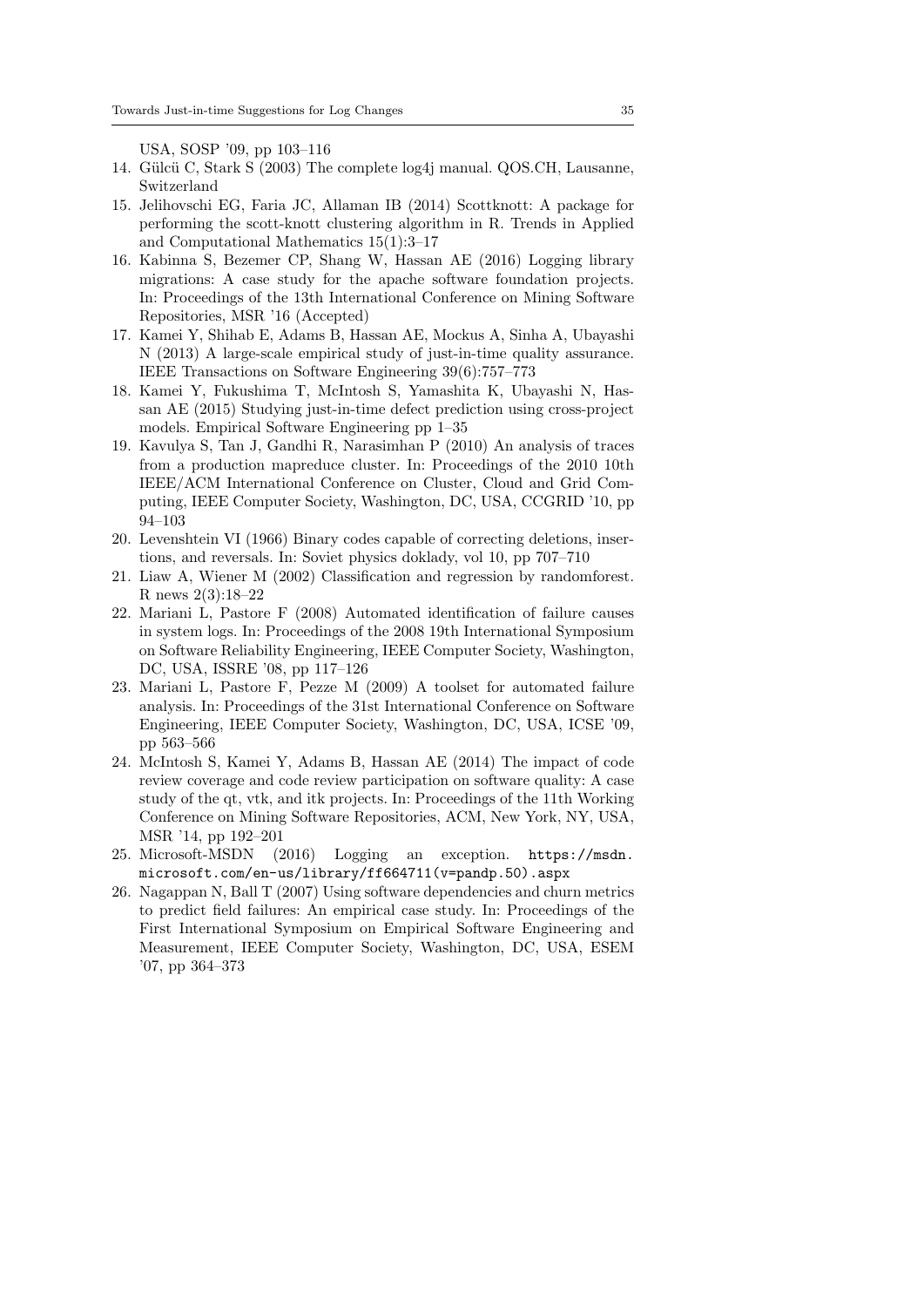- 27. Nagappan N, Ball T, Zeller A (2006) Mining metrics to predict component failures. In: Proceedings of the 28th International Conference on Software Engineering, ACM, New York, NY, USA, ICSE '06, pp 452–461
- 28. Oliner A, Ganapathi A, Xu W (2012) Advances and challenges in log analysis. Communications of the ACM 55(2):55–61
- 29. Scott A, Knott M (1974) A cluster analysis method for grouping means in the analysis of variance. Biometrics pp 507–512
- 30. Shang W, Jiang ZM, Adams B, Hassan AE, Godfrey MW, Nasser M, Flora P (2011) An exploratory study of the evolution of communicated information about the execution of large software systems. In: Proceedings of the 2011 18th Working Conference on Reverse Engineering, IEEE Computer Society, Washington, DC, USA, WCRE '11, pp 335–344
- 31. Shang W, Nagappan M, Hassan AE (2013) Studying the relationship between logging characteristics and the code quality of platform software. Empirical Software Engineering pp 1–27
- 32. Shang W, Jiang ZM, Adams B, Hassan AE, Godfrey MW, Nasser M, Flora P (2014) An exploratory study of the evolution of communicated information about the execution of large software systems. Journal of Software: Evolution and Process 26(1):3–26
- 33. Shang W, Nagappan M, Hassan AE, Jiang ZM (2014) Understanding log lines using development knowledge. In: ICSME '14: Proceedings of the 30th IEEE International Conference on Software Maintenance and Evolution, IEEE, pp 21–30
- 34. Sharma B, Chudnovsky V, Hellerstein JL, Rifaat R, Das CR (2011) Modeling and synthesizing task placement constraints in google compute clusters. In: Proceedings of the 2Nd ACM Symposium on Cloud Computing, ACM, New York, NY, USA, SOCC '11, pp 3:1–3:14
- 35. Syer MD, Jiang ZM, Nagappan M, Hassan AE, Nasser M, Flora P (2013) Leveraging performance counters and execution logs to diagnose memoryrelated performance issues. In: Proceedings of the 29th IEEE International Conference on Software Maintenance, IEEE, ICSM '13:, pp 110–119
- 36. Tantithamthavorn C, McIntosh S, Hassan AE, Matsumoto K (2015) An Empirical Comparison of Model Validation Techniques for Defect Prediction Model. Under Review at IEEE Transactions on Software Engineering
- 37. Tourani P, Adams B (2016) The impact of human discussions on just-intime quality assurance: An empirical study on openstack and eclipse. In: Proceedings of the 23rd International Conference on Software Analysis, Evolution, and Reengineering, SANER '16, pp 189–200
- 38. Xu W, Huang L, Fox A, Patterson D, Jordan MI (2009) Detecting largescale system problems by mining console logs. In: Proceedings of the ACM SIGOPS 22Nd Symposium on Operating Systems Principles, ACM, New York, NY, USA, SOSP '09, pp 117–132
- 39. Yuan D, Mai H, Xiong W, Tan L, Zhou Y, Pasupathy S (2010) Sherlog: Error diagnosis by connecting clues from run-time logs. SIGARCH Comput Archit News 38(1):143–154